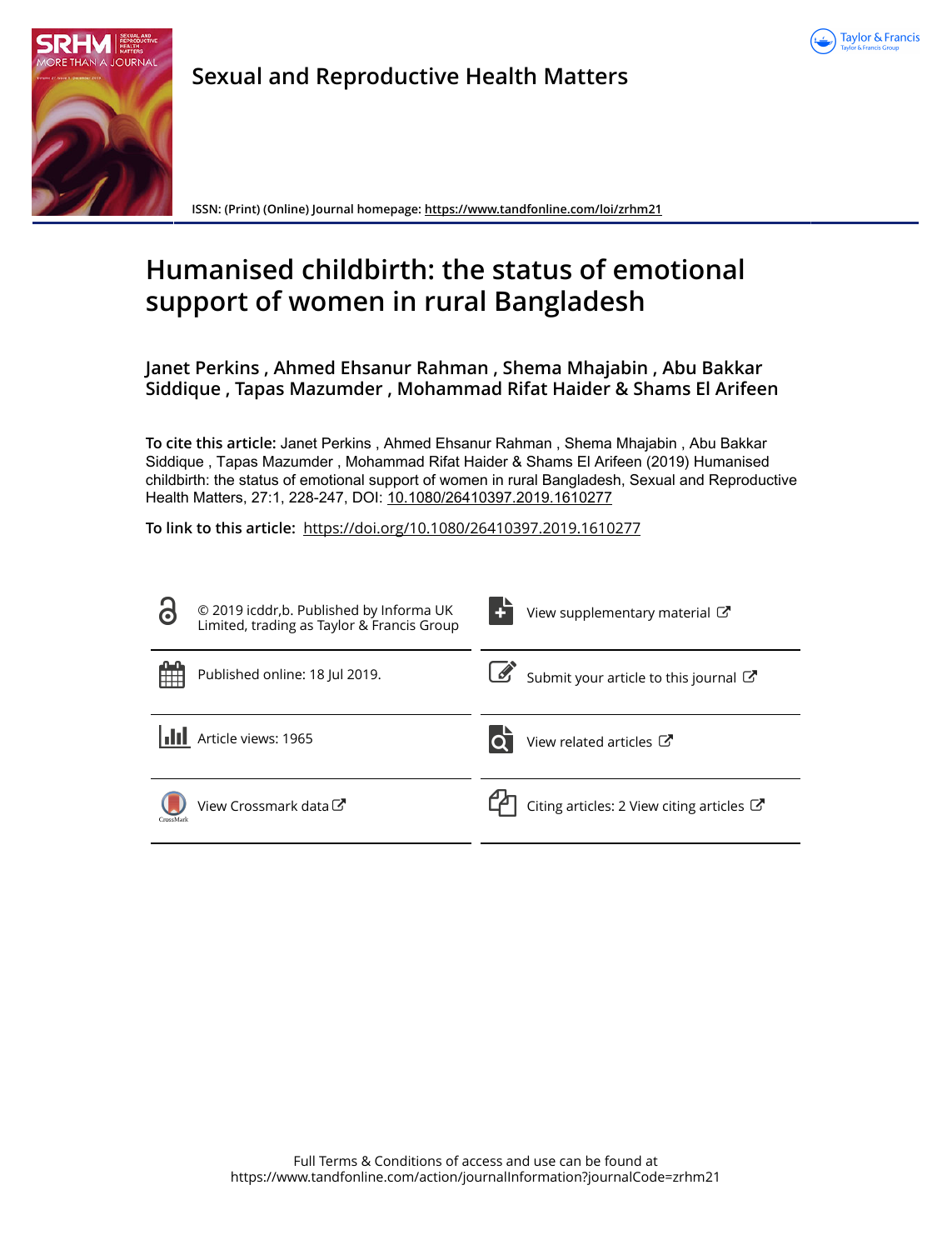**SEXUAL AND** SEXUAL AND<br>REPRODUCTIVE<br>HEALTH<br>MATTERS

MORE THAN A JOURNAL

## <span id="page-1-0"></span>Humanised childbirth: the status of emotional support of women in rural Bangladesh

Janet Perkins,<sup>a\*</sup> Ahmed Ehsanur Rahman,<sup>b,c\*</sup> Shema Mhajabin,<sup>d</sup> Abu Bakkar Siddique ®,<sup>e</sup> Tapas Mazumder, <sup>f</sup> Mohammad Rifat Haider ®, <sup>g</sup> Shams El Arifeen<sup>h</sup>

a PhD Student, Department of Social Anthropology, University of Edinburgh, Edinburgh, UK

- b Associate Scientist, International Centre for Diarrhoeal Disease Research, Bangladesh, (icddr,b), Dhaka, Bangladesh. Correspondence: [A.E.Rahman@sms.ed.ac.uk;](mailto:A.E.Rahman@sms.ed.ac.uk) [ehsanur@icddrb.org](mailto:ehsanur@icddrb.org)
- c PhD Student, Usher Institute of Population Health Sciences and Informatics, Centre for Global Health Research, University of Edinburgh, Edinburgh, UK
- d Research Trainee, International Centre for Diarrhoeal Disease Research, Bangladesh, (icddr,b), Dhaka, Bangladesh
- e Senior Statistical Officer, International Centre for Diarrhoeal Disease Research, Bangladesh, (icddr,b), Dhaka, Bangladesh
- f Research Investigator, International Centre for Diarrhoeal Disease Research, Bangladesh, (icddr,b), Dhaka, Bangladesh
- g Assistant Professor, Department of Health Promotion, Education & Behaviour, University of South Carolina, Columbia, SC, USA
- h Senior Director and Senior Scientist, International Centre for Diarrhoeal Disease Research, Bangladesh, (icddr,b), Dhaka, Bangladesh

Abstract: The World Health Organization has recently set standards emphasising the importance of emotional support during birth for improving the quality of maternal and newborn healthcare in facilities. In this study, we explore the emotional support status of women during birth in rural Bangladesh. A cross-sectional household survey of 1367 women was administered in 2018 in Brahmanbaria district. Outcomes of interest included: presence of a companion of choice; mobility; intake of fluids and food; and position of choice. Associations between outcomes of interest and background characteristics were explored through binary and multiple logistic regressions. Approximately 68% women had a companion of choice during labour or childbirth, significantly higher among women giving birth at home (75%) than in a health facility. Nearly 60% women were allowed to eat and drink during labour, also significantly higher among women giving birth at home. Seventy-per cent women were allowed to be ambulatory during labour (46% in a facility vs. 85% at home). Only 27% women were offered or allowed to give birth in the position of their choice at facility, compared to 54% giving birth at home. Among women giving birth in a facility who did not have a companion of choice, 39% reported that the health provider/health facility management did not allow this. Ensuring emotional support and thereby improving the quality of the experience of care within health facilities should be prioritised by the Bangladesh government both to improve health outcomes of women and newborns and also to promote more humanised, positive childbirth experiences. DOI: 10.1080/26410397.2019.1610277

Keywords: maternal health, newborn health, pregnant women, respectful maternity care, emotional support, child birth, quality of care, rights, male involvement

## Background

Throughout the greater part of history, childbirth typically occurred in a labouring woman's home,

\*Joint first authors

with the support of her close social network. Over the course of the past two centuries, moving births primarily into health facilities equipped to manage common birth-related complications, along with ensuring the presence of skilled health service providers, has contributed to preventing innumerable deaths of women and newborns globally.<sup>1-3</sup> However, there is also concern that this medicalisation of childbirth  $4-7$  may have contributed to a dehumanisation of the birthing experience, with women

228 © 2019 icddr,b. Published by Informa UK Limited, trading as Taylor & Francis Group This is an Open Access article distributed under the terms of the Creative Commons Attribution-NonCommercial License (<http://creativecommons.org/licenses/by-nc/4.0/>), which permits unrestricted non-commercial use, distribution, and reproduction in any medium, provided the original work is properly cited.

This article was originally published with errors, which have now been corrected. Please see Correction [\(https://doi.org/10.](https://doi.org/10.1080/26410397.2020.1790227) [1080/26410397.2020.1790227](https://doi.org/10.1080/26410397.2020.1790227))

Supplemental data for this article can be accessed at [https://](https://doi.org/10.1080/26410397.2019.1610277) [doi.org/10.1080/26410397.2019.1610277](https://doi.org/10.1080/26410397.2019.1610277).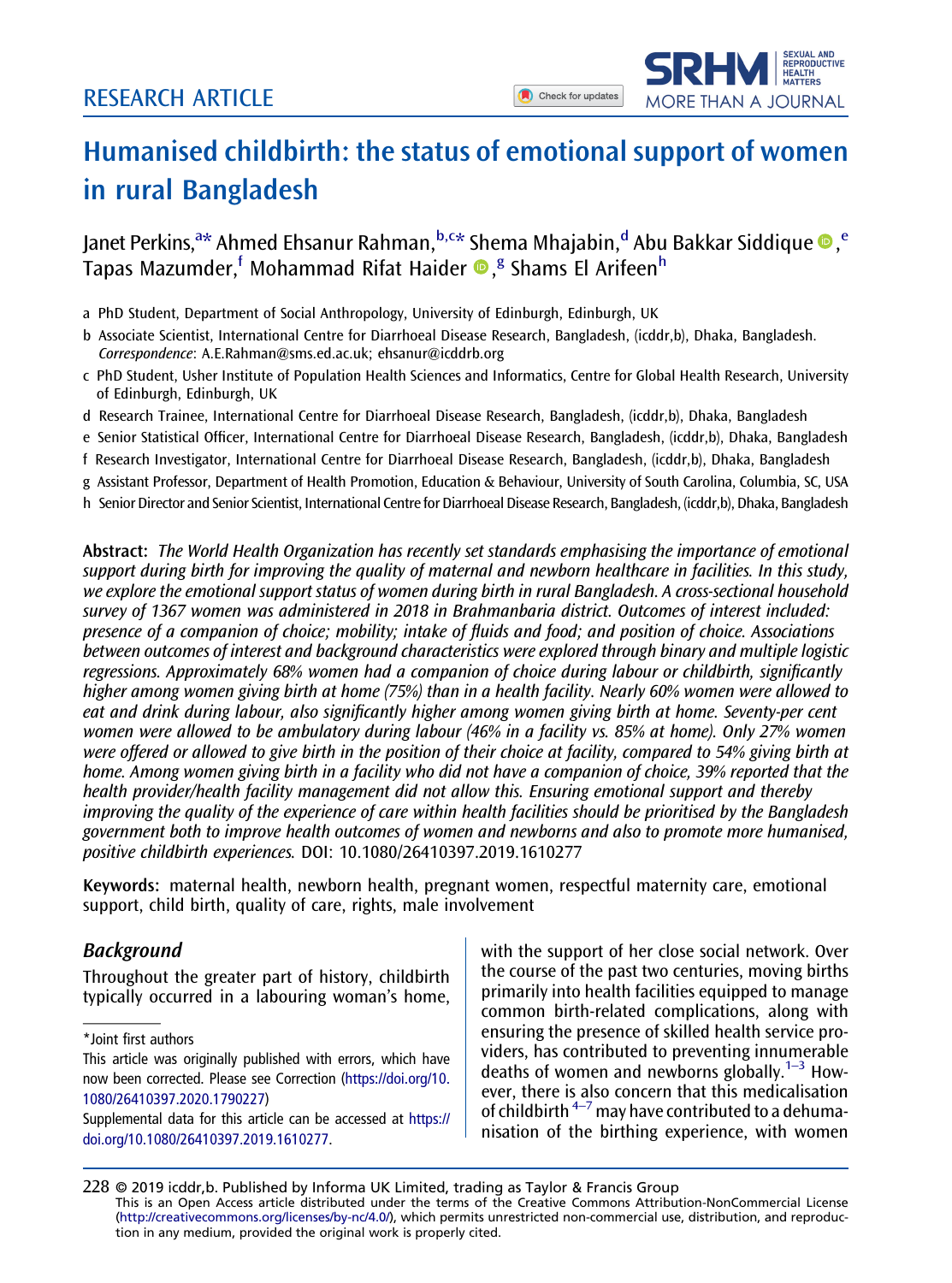<span id="page-2-0"></span>losing many of the benefits of the social and emotional support which they used to enjoy while giving birth in a home environment. $8-11$  Over the past few decades, global initiatives aiming to improve the quality of maternal and newborn health services focused predominantly on the clini-cal provision of care.<sup>[12,13](#page-18-0)</sup> In recent years, there has been an evolution in this regard. The quality around the experience of care has been gaining attention at the global level, both as an essential element of improving health outcomes, as well as a matter of principle to humanise the birthing experience.<sup>14–16</sup>

The World Health Organization (WHO) has recently set standards for improving the quality of maternal and newborn healthcare in facilities, which apply to the care that women and newborns receive during the intrapartum period globally.<sup>14,15</sup> The quality of care standards position the experience of care at an equal level with the provision of clinical care within the conceptual framework they propose. In this framework, three domains are identified falling under the umbrella of the experience of care: effective communication, respect and preservation of dignity, and emotional support.<sup>[15](#page-18-0)</sup> Within the domain of emotional support, WHO recommends ensuring that every woman, along with her family, is provided emotional support during childbirth which includes the option of having a companion of choice during labour and birth, being allowed to be ambulatory during the first stages of labour, being permitted to intake fluids and food during the early stages of labour and being encouraged to give birth in the position of the woman's choice.<sup>[15](#page-18-0)</sup>

Emotional support during childbirth has been associated with both improved childbirth experiences and improved maternal and newborn health outcomes. $17,18$  While emotional support during birth has been increasingly emphasised in some high-income countries, it has tended to be neglected in low-resource settings, where the clinical provision of services has dominated attention around the quality of care at the time of birth. Recently, this has been shifting, as it has become recognised globally that all women have the right to benefit from a positive childbirth experience and that emotional support is necessary for realisation of this right, as well as for improving health outcomes.<sup>19,20</sup> However, to date, there is a dearth of evidence related to women's experiences of emotional support during childbirth in low-resource settings.

While Bangladesh has made impressive improvements in maternal and newborn health over the past several decades, the mortality burden still remains too high, with a maternal mortality ratio of 196 per 100,000 live births.<sup>21</sup> particularly as the majority of these deaths are considered preventable[.22](#page-18-0) Use of formal services\* for maternal and newborn health care remains critically low and over half (53%) of births continue to occur at home, most without the support of a trained health service provider.  $21$ despite facility birth being a central goal of both global and national maternal health strategies. $23,24$ 

Moreover, the quality of services that women receive within the formal health system for preg-nancy and childbirth care is often sub-optimal.<sup>[25,26](#page-18-0)</sup> Challenges are particularly pronounced in rural areas where it is difficult to recruit and retain trained healthcare personnel and maintain the quality of health services.<sup>[27](#page-18-0)</sup> While the status of the clinical provision services related to childbirth in the country has been well documented through national surveys and studies,  $25,26,28$  little is known regarding the status of the experience of care, notably the emotional support the women receive during childbirth. Furthermore, there is an evidence gap with regard to the emotional support which women receive in the home setting compared to the facility setting. This is of critical importance in a context such as Bangladesh where half of births continue to occur at home.<sup>[29](#page-18-0)</sup>

Expectations of emotional support may influence care-seeking behaviour and women's decisions related to the place of birth, particularly as health facilities for women in rural communities have been found to be associated with sadness, fear and strangers, therefore dissuading them from choosing to give birth in this medicalised setting. $30-32$  The objective of this article is to address this key evidence gap by exploring the status of emotional support that women enjoy during birth in health facilities and at home in terms of the presence of a companion of choice at birth, mobility, intake of fluids and food during labour and position of choice during birth in rural Bangladesh. Moreover, we explore the associations between selected social, economic and demographic characteristics and the degree of emotional support that women enjoy when giving birth within these four categories.

<sup>\*</sup>By formal health services we are referring to services delivered through the government health sector, registered private forprofit services and NGO health services delivered in both health facilities and in communities. We have excluded traditional birth attendants and healers operating in communities outside of this formal health system.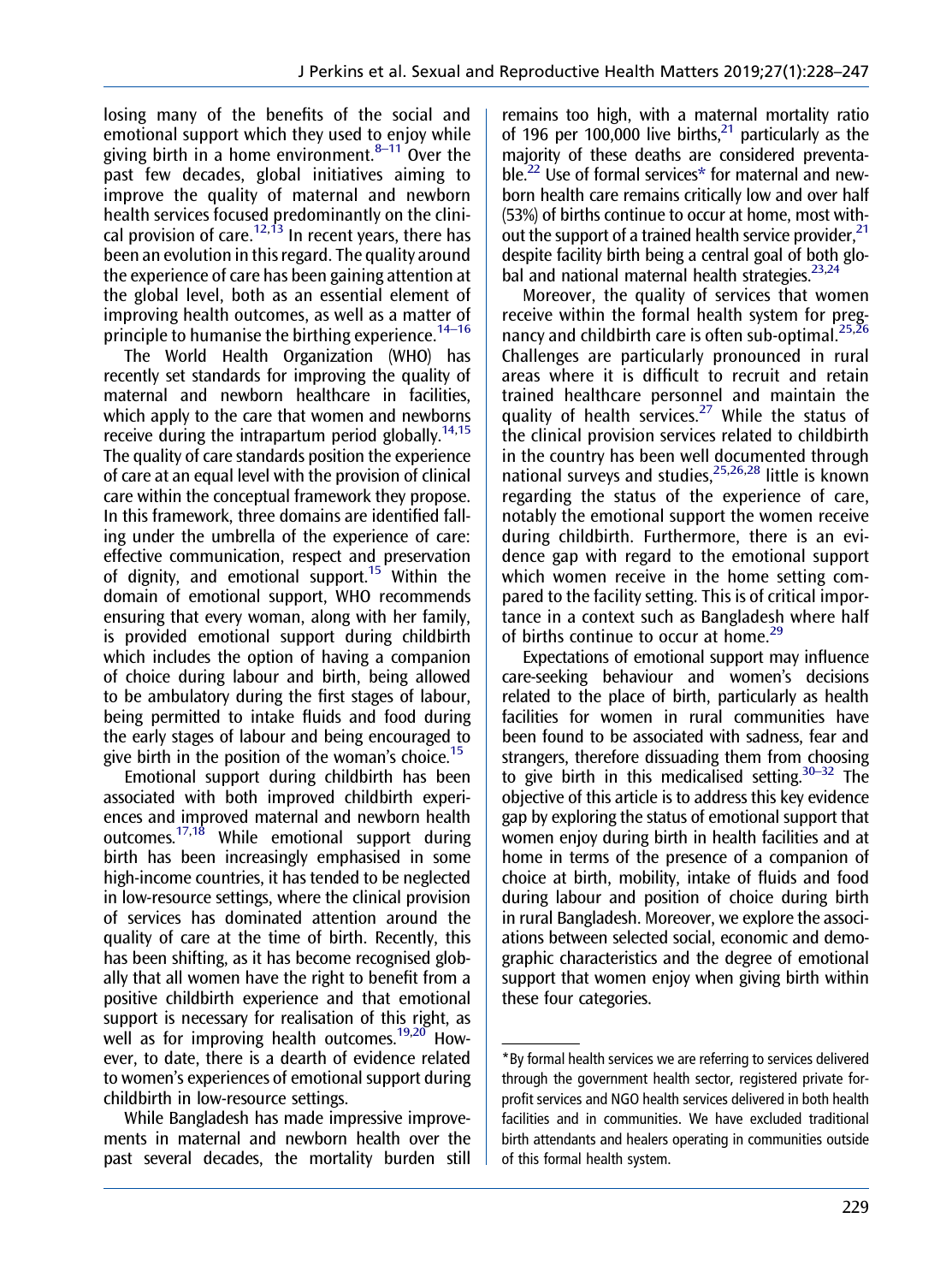## <span id="page-3-0"></span>**Methods**

## Study design and settings

This is a cross-sectional study based on a household survey administered in 2018 in the district of Brahmanbaria. The survey was conducted as a baseline study to measure the effects of a package of health promotion interventions which was planned to be rolled out in the site. Brahmanbaria district is located in the east of Bangladesh along the border with India. Approximately three million people live in the district, which has a predominantly agriculturebased economy. We conducted the survey in three upazilas (sub-districts): namely, Bijoynagar, Kasba and Sarail, each with an approximate population of 300,000. No large scale maternal and newborn health programme was in place at the time of the survey. Supplementary Table 1 outlines the population and health systems of the selected upazilas.

## Study population, sample size and sampling

Women who had given birth in the 12-month period preceding the survey and were permanent residents of the study *upazilas* were considered as eligible respondents. Stratified cluster sampling was used to identify potential survey respondents. The three selected *upazilas* were taken as the strata and the villages, with an approximate population of 1000, were considered as clusters. Using probability proportional to size (PPS) sampling, we selected 20 villages (PPS clusters) within each of the study upazilas (strata). Thereafter, all eligible women of the selected villages were invited to participate in the survey using an interviewer-administered structured questionnaire. All participants were alone during the interview and not in a position to be overheard by others. A total of 1367 women participated in the survey. The nonresponse rate was just under 1%. This was achieved by making at least three consecutive attempts to interview each participant, arranging interviews according to the participant's convenience and through the employment of local interviewers. A detailed description of the sample size calculation is provided in Supplementary Table 2.

## Data collection

Data were collected between the months of March and May 2018. A sketch map of the selected villages was drawn at the outset of data collection, indicating village boundaries, important landmarks and extended household locations. All households were then enumerated and listed, following which eligible women were identified within each household. All eligible respondents were approached by trained interviewers who administered the questionnaire.

The structured questionnaire included a number of questions regarding knowledge and practices of women and families around maternal and newborn health. The majority of the questions were adopted or adapted from validated tools, including Bangladesh Demographic and Health Survey (BDHS), Bangladesh Maternal Mortality Survey (BMMS), Multiple Indicator Cluster Survey (MICS) and other relevant studies.<sup>[25,33,34](#page-18-0)</sup> The data collection instruments were pre-tested in non-selected clusters of the upazilas in which the study was carried out and revised based on the pre-test findings.

Data collectors were recruited locally so that they would be familiar with the local language, culture and norms and thereby facilitate access to the communities. All interviewers received three days of training on the data collection tools followed by another three days of field practice prior to the commencement of data collection. The training was conducted by the International Centre for Diarrhoeal Disease Research, Bangladesh (icddr,b) study investigators and master trainers with expertise in conducting household surveys. Refresher trainings were organised fortnightly throughout the data collection period.

Field supervisors conducted periodic joint visits with the data collectors to observe the interviews and monitor the quality of data collection. On average, two joint visits were conducted per data collector per week. The field supervisor provided feedback to the data collector immediately after completing the joint visit. In addition, a random sample of 5% of households was revisited by the field supervisors. Any discrepancies were resolved with the original data. In addition, weekly review meetings were conducted with all the data collectors in each upazila to review the questionnaire and discuss key observations from joint visits, revisits and form reviews. Detailed feedback was provided on key issues and common mistakes to improve the quality of data collection.

## Data analysis

Data were analysed using Stata 13.0 (Stata-Corp. 2013. Stata Statistical Software: Release 13. College Station, TX: Stata Corp LP.)

Socio-demographic characteristics, e.g. age, educational attainment of women, family size and parity were transformed into categorical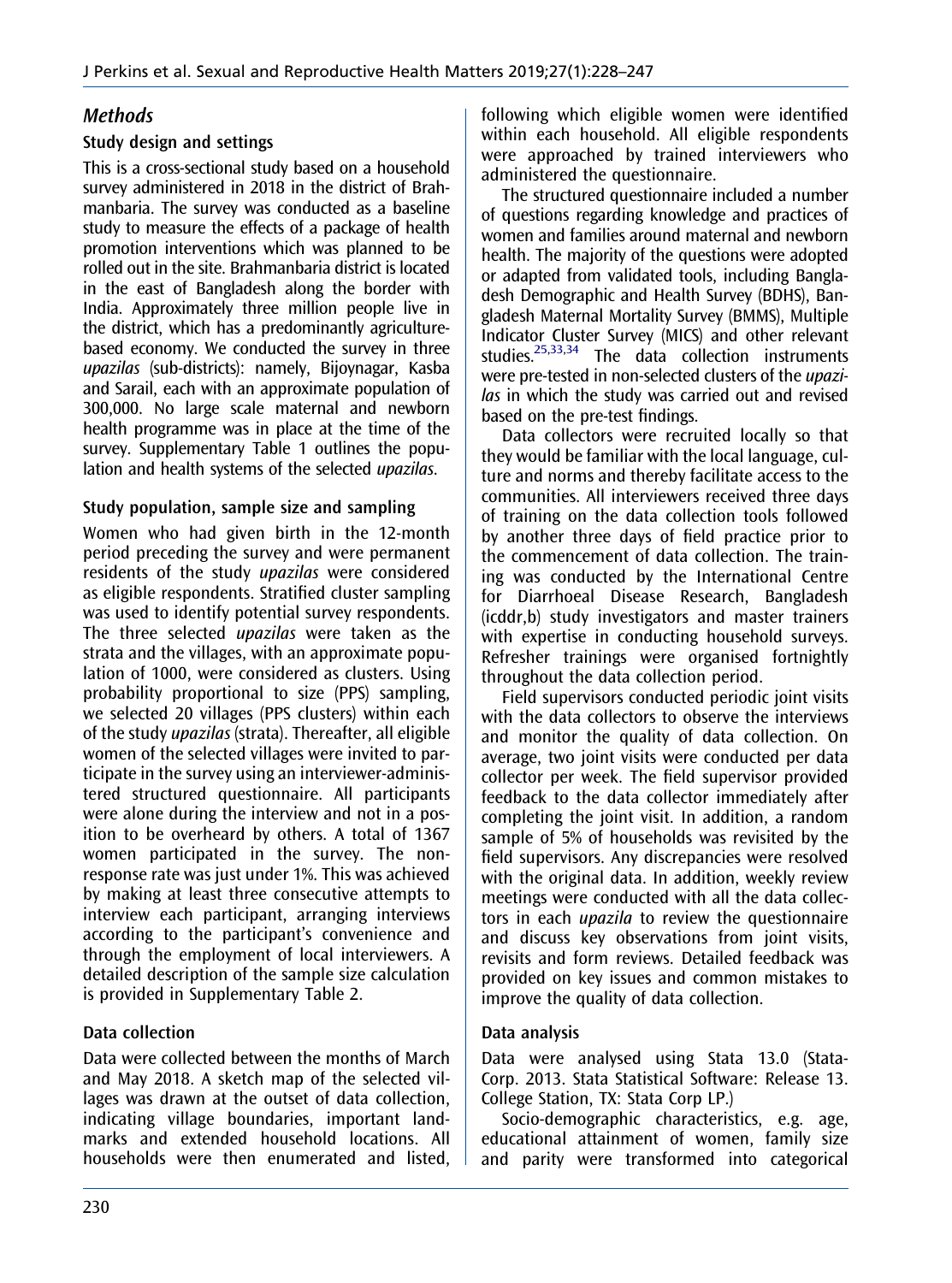<span id="page-4-0"></span>variables. Due to small numbers, all other religions except "Muslim" were grouped into one category and coded as "other". We used the standard steps of principal component analysis to generate the socio-economic indices of the households that were interviewed, based on which the wealth quintile was generated[.35](#page-18-0),[36](#page-18-0) Household-level variables such as household possessions; materials used for the construction of floor, wall, and roof; drinking water source; toilet facilities; and ownership of land and domestic animals were used to generate this index. Background characteristics were presented separately for facility births and home births.

Regarding emotional support, the following indicators were selected based on the WHO-recommended Quality of Care Framework and proposed standards related to emotional support:

- 1. companion of choice: the proportion of women who gave birth in the past 12 months who had a companion of their choice during labour and childbirth;
- 2. food and drink: the proportion of women who gave birth in the past 12 months who were allowed to have food and drink during labour;
- 3. mobility: the proportion of women who gave birth in the past 12 months who were allowed to be ambulatory during the first stage of labour;
- 4. position of choice: the proportion of women who gave birth in the past 12 months who did so in the position of their choice.

We used descriptive statistics (proportions) to report the indicators related to background characteristics and emotional support during labour and childbirth. Chi-square tests were initially used to explore whether there was any difference between facility births and home births regarding these indicators. Any significant difference was reported at  $p < .05$ .

We looked at the relationship between background characteristics and facility births and home births separately. Binary logistic regression was used to report the associations between explanatory variables (background characteristics) and outcomes of interest (emotional support). The effects of the co-variates and confounders were adjusted by multiple logistic regressions. Only the variables found significant ( $p < .15$ ) in the binary logistic regression were included in the subsequent multiple logistic regression models as recommended by Bursac et al $^{37}$  $^{37}$  $^{37}$  All odds ratios (ORs) and adjusted odds ratios (AORs) were reported with 95% confidence intervals (CI). An association (OR or AOR) was considered significant if both the lower and the upper limit of the CI were more or less than 1. The final list of variables used for each of this model is presented in Supplementary Table 3.

## Findings

[Table 1](#page-5-0) presents the background characteristics of the women who had a history of childbirth in the 12 months preceding the survey. The mean age of the respondents was 25 years (SD 5.2). There was a significant difference in the age of the women between those who gave birth in a facility and those who gave birth in their homes  $(p=.01)$ . Around 20% of the women had 10 or more years of formal schooling, which was higher among women who gave birth in facilities (35%) compared to those who had home births (13%). The majority of the respondents were Muslim (97%). Around three-quarters of the women belonged to families composed of five or more members, which was slightly higher among those who had homebirths (78%). Around 70% of the respondents were multiparous: 62% of women giving birth in a facility and 75% of women giving birth at home. Nearly two-thirds of women gave birth at home. Only 3% gave birth in public facilities and one-third gave birth in private health facilities. Nearly half of the respondents reported that their husbands live outside the home or abroad. A negligible proportion of the women (less than 5%) had been involved in any sort of income generating activities in the past 12 months.

[Table 2](#page-6-0) presents the status of emotional support during childbirth among the respondents for their most recent birth. Across all categories of emotional support, the practices were much better among women giving birth at home. Around 68% of women had a companion of choice during labour or childbirth, which was significantly higher among women giving birth at home (75%) compared to women giving birth in a health facility (56%) ( $p = .000$ ). Nearly 60% of women were allowed to eat and drink during labour. The practice was significantly higher among women giving birth at home (34% of women giving birth in a facility vs.74% of women giving birth at home,  $p$ = .000). Seventy-percent of women were allowed to be ambulatory during the first stages of labour, which was 46% among women giving birth in a facility and 85% among women giving birth at home ( $p = .000$ ). Only 27% of the women who gave birth at a facility were offered or allowed to give birth in the position of their choice, compared to 54% of those giving birth at home ( $p = .000$ ).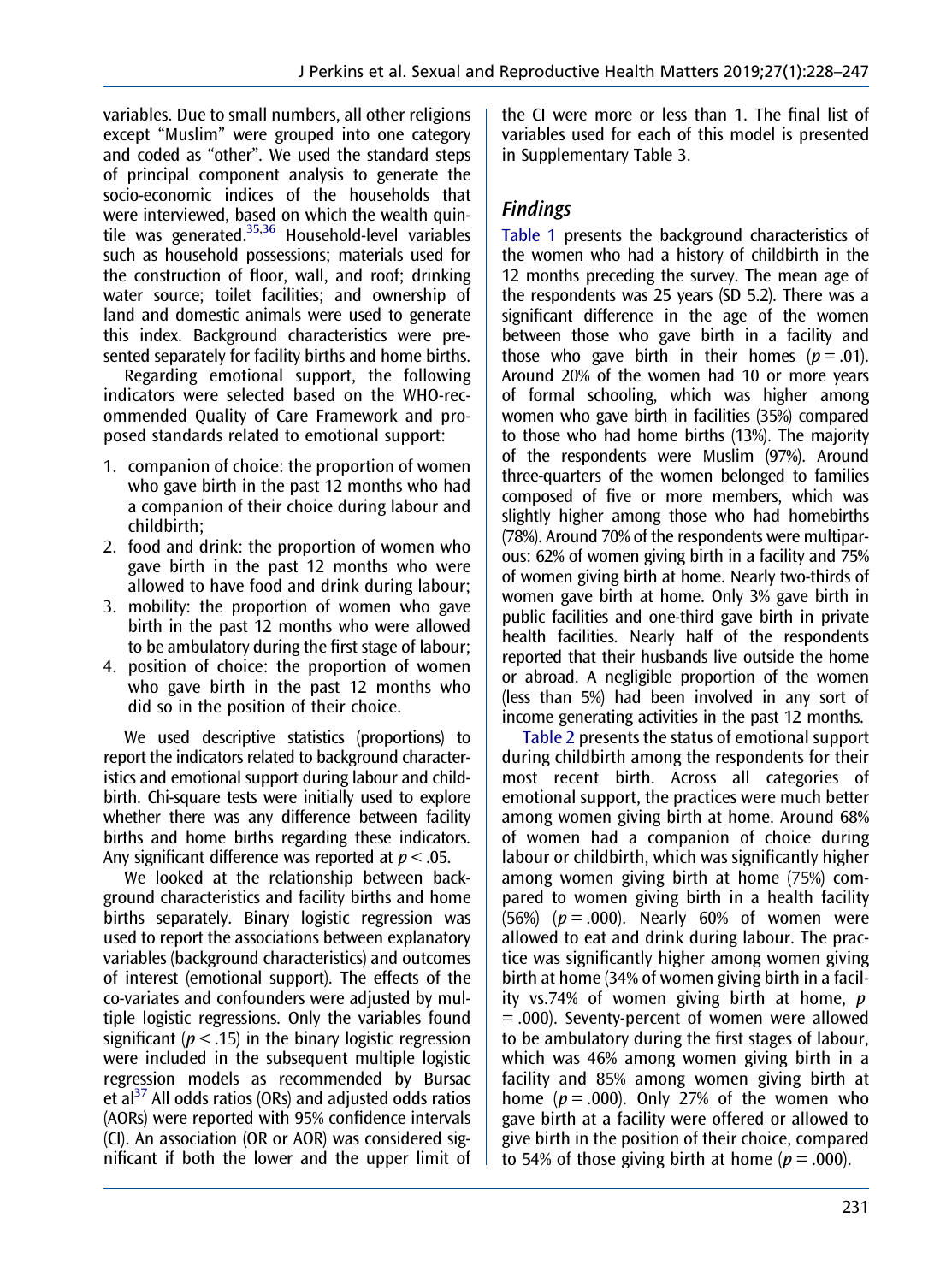<span id="page-5-0"></span>

| Table 1. Background characteristics of study respondents |            |                       |                   |         |  |  |  |  |  |
|----------------------------------------------------------|------------|-----------------------|-------------------|---------|--|--|--|--|--|
|                                                          | <b>All</b> | <b>Facility Birth</b> | <b>Home Birth</b> |         |  |  |  |  |  |
|                                                          | $N = 1367$ | $N = 503$             | $N = 864$         |         |  |  |  |  |  |
| <b>Background characteristics</b>                        | %          | %                     | %                 | P-value |  |  |  |  |  |
| Age                                                      |            |                       |                   |         |  |  |  |  |  |
| $\leq$ 24 years                                          | 48.4       | 52.1                  | 46.3              |         |  |  |  |  |  |
| $25 - 34$ years                                          | 43.7       | 42.5                  | 44.3              | 0.012   |  |  |  |  |  |
| $\geq$ 35 years                                          | 7.9        | 5.4                   | 9.4               |         |  |  |  |  |  |
| <b>Education</b>                                         |            |                       |                   |         |  |  |  |  |  |
| Secondary incomplete (0-9 years)                         | 79.1       | 64.8                  | 87.4              |         |  |  |  |  |  |
| Secondary complete or higher $(\geq 10$ years)           | 20.9       | 35.2                  | 12.6              | 0.000   |  |  |  |  |  |
| <b>Religion</b>                                          |            |                       |                   |         |  |  |  |  |  |
| <b>Muslim</b>                                            | 97.4       | 96.6                  | 97.8              |         |  |  |  |  |  |
| Other (Hindu/ Christian etc.)                            | 2.6        | 3.4                   | $2.2\phantom{0}$  | 0.189   |  |  |  |  |  |
| <b>Family Size</b>                                       |            |                       |                   |         |  |  |  |  |  |
| $\leq 4$                                                 | 24.8       | 29.8                  | 21.9              |         |  |  |  |  |  |
| $\geq 5$                                                 | 75.2       | 70.2                  | 78.1              | 0.001   |  |  |  |  |  |
| <b>Parity</b>                                            |            |                       |                   |         |  |  |  |  |  |
| <b>Nulliparous</b>                                       | 30.1       | 37.9                  | 25.6              | 0.000   |  |  |  |  |  |
| Multiparous                                              | 69.7       | 61.6                  | 74.3              |         |  |  |  |  |  |
| Type of birth attendant                                  |            |                       |                   |         |  |  |  |  |  |
| <b>Doctor</b>                                            | 34.1       | 90.1                  | 1.5               |         |  |  |  |  |  |
| Nurse, midwife, paramedic, family welfare visitors       | 6.4        | 8.4                   | 5.2               | 0.000   |  |  |  |  |  |
| Community health workers                                 | 0.5        | 0.4                   | 0.58              |         |  |  |  |  |  |
| Traditional birth attendant or other                     | 59.0       | 1.2                   | 92.7              |         |  |  |  |  |  |
| Place of birth                                           |            |                       |                   |         |  |  |  |  |  |
| Home                                                     | 63.2       | N/A                   | N/A               |         |  |  |  |  |  |
| <b>Public facility</b>                                   | 3.3        | 9.0                   | N/A               | 0.000   |  |  |  |  |  |
| Private facility                                         | 33.5       | 91.0                  | N/A               |         |  |  |  |  |  |
| ANC from a health facility                               |            |                       |                   |         |  |  |  |  |  |
| <b>No</b>                                                | 36.9       | 18.9                  | 47.3              |         |  |  |  |  |  |
| Yes                                                      | 63.1       | 81.1                  | 52.7              | 0.000   |  |  |  |  |  |
| <b>Husband living status</b>                             |            |                       |                   |         |  |  |  |  |  |
| With wife                                                | 55.4       | 51.5                  | 57.8              |         |  |  |  |  |  |
| Lives in another place within the country or abroad      | 44.6       | 48.5                  | 42.2              | 0.025   |  |  |  |  |  |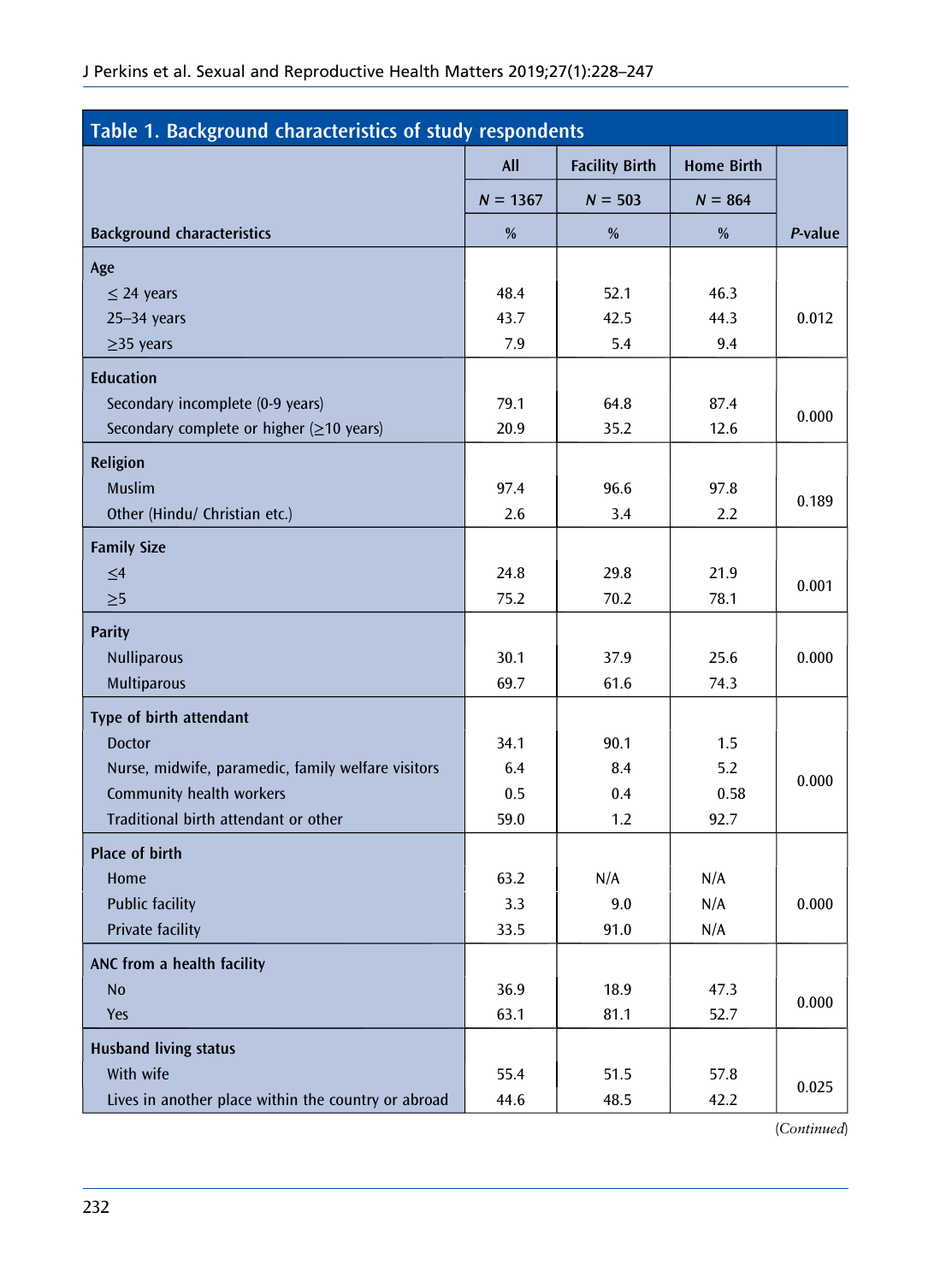<span id="page-6-0"></span>

| <b>Table 1. Continued</b>         |            |                       |                   |         |  |  |  |  |  |
|-----------------------------------|------------|-----------------------|-------------------|---------|--|--|--|--|--|
|                                   | <b>All</b> | <b>Facility Birth</b> | <b>Home Birth</b> |         |  |  |  |  |  |
|                                   | $N = 1367$ | $N = 503$             | $N = 864$         |         |  |  |  |  |  |
| <b>Background characteristics</b> | %          | %                     | %                 | P-value |  |  |  |  |  |
| Income generating activities      |            |                       |                   |         |  |  |  |  |  |
| N <sub>o</sub>                    | 95.8       | 96.8                  | 95.2              |         |  |  |  |  |  |
| <b>Yes</b>                        | 4.2        | 3.2                   | 4.8               | 0.163   |  |  |  |  |  |
| Wealth quintile                   |            |                       |                   |         |  |  |  |  |  |
| Lowest                            | 20.0       | 10.1                  | 25.8              |         |  |  |  |  |  |
| Second                            | 20.0       | 17.9                  | 21.2              |         |  |  |  |  |  |
| Middle                            | 20.0       | 18.7                  | 20.8              | 0.000   |  |  |  |  |  |
| Fourth                            | 20.0       | 22.1                  | 18.8              |         |  |  |  |  |  |
| Highest                           | 20.0       | 31.2                  | 13.4              |         |  |  |  |  |  |

[Figure 1](#page-7-0) illustrates the types of members of women's social networks who were present as a birth companion among women who reported having had a companion of choice during their most recent childbirth (multiple responses considered). Mothers were the most common birth companion, followed by mothers-in-law, sisters, husbands and aunts. Mothers were more common as a birth companion among women giving birth in a facility (81%), compared to women giving birth at home  $(66%)$   $(p = .000)$ . In contrast, mothers-in-law were more common as a birth companion among women giving birth at home (53%), compared to women giving birth in a facility

(44%) ( $p = .009$ ). Among women giving birth at home with a companion of choice, 51% reported the presence of a sister, compared to 42% of women giving birth in a facility ( $p = .009$ ). The presence of the husband as a birth companion was more common among women giving birth in a facility (32%) than those giving birth at home  $(16\%)$  ( $p = .000$ ).

[Table 3](#page-8-0) presents the association between different components of emotional support and background characteristics among women giving birth in a facility. Those who attended at least one antenatal care (ANC) contact at a health facility were more likely to have a companion of choice of

| Table 2. Status of Chrotional Support Guiling labour and Childbirth among women who<br>had a recent history of childbirth |            |                          |                      |                         |  |  |  |  |  |
|---------------------------------------------------------------------------------------------------------------------------|------------|--------------------------|----------------------|-------------------------|--|--|--|--|--|
|                                                                                                                           | All        | <b>Facility</b><br>birth | Home<br><b>birth</b> |                         |  |  |  |  |  |
|                                                                                                                           | $N = 1367$ | $N = 503$                | $N = 864$            |                         |  |  |  |  |  |
| <b>Emotional support</b>                                                                                                  | %          | $\%$                     | $\frac{0}{0}$        | P-values<br>(from chi2) |  |  |  |  |  |
| Had a companion of choice during labour or childbirth                                                                     | 67.7       | 55.5                     | 74.8                 | 0.000                   |  |  |  |  |  |
| Were allowed to eat and drink during labour                                                                               | 59.3       | 33.6                     | 74.3                 | 0.000                   |  |  |  |  |  |
| Were allowed to be ambulatory during the first stages of labour                                                           | 70.7       | 46.1                     | 84.9                 | 0.000                   |  |  |  |  |  |
| Offered or allowed to give birth in the position of their choice                                                          | 43.8       | 26.6                     | 53.8                 | 0.000                   |  |  |  |  |  |

# Table 2. Status of emotional support during labour and childbirth among women who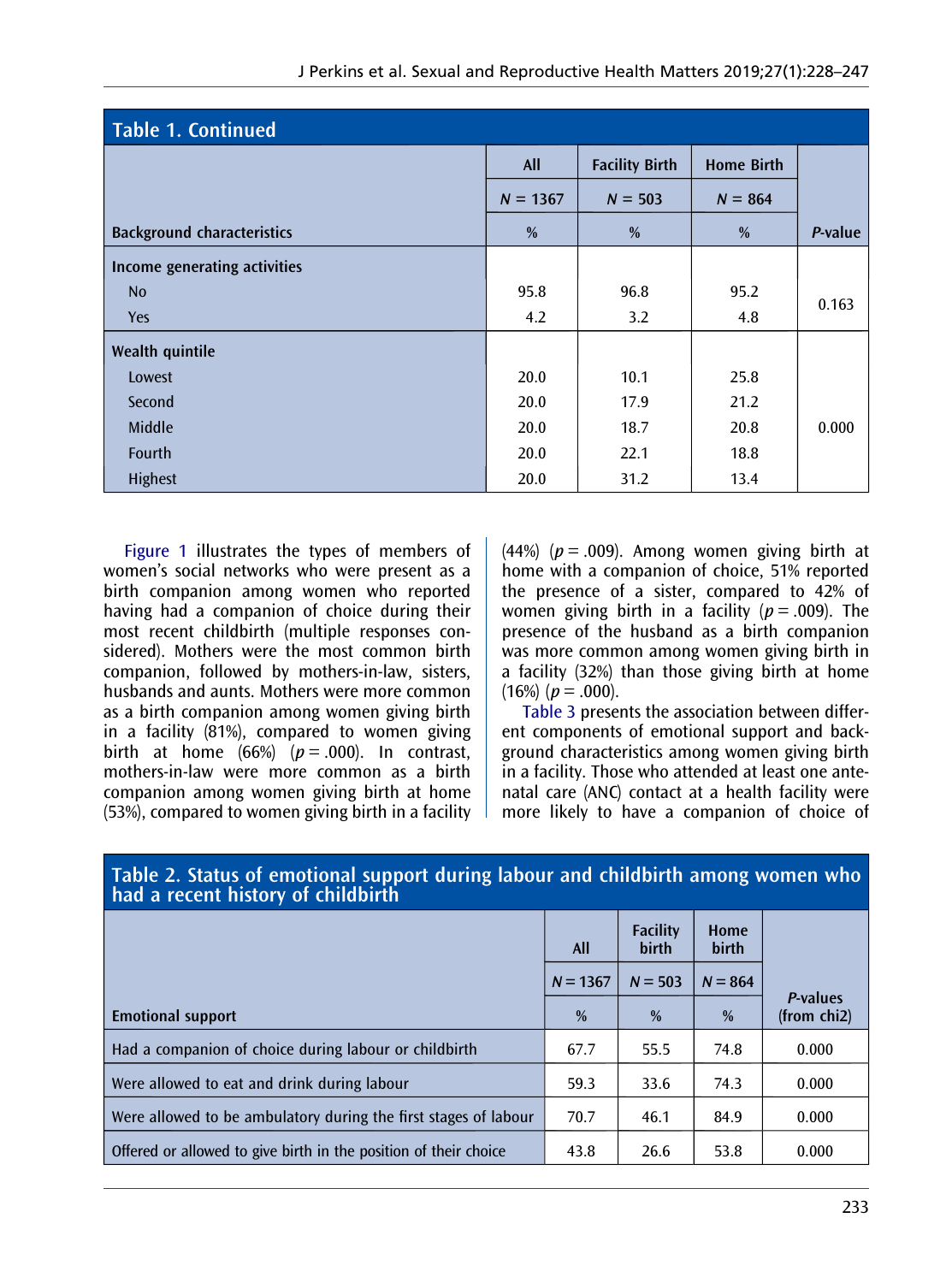

## <span id="page-7-0"></span>Figure 1. Type of birth companion among women who had a companion of choice during childbirth (multiple responses considered)

during their childbirth (AOR 2.5, CI 1.6–4.0). Giving birth in a private facility or hospital was negatively associated with having a companion of choice during childbirth (AOR 0.52, CI 0.26–0.99). Similarly, non-Muslim women were less likely to have a companion of choice during childbirth (AOR 0.05, CI 0.01–0.36). Women who attended at least one ANC contact at a health facility were more likely to be offered and allowed to give birth in the position of their choice (AOR 2.6 CI 1.4–5.0). In contrast, those who had 10 or more years of formal education were less likely to be offered or allowed to give birth in the position of their choice (AOR 0.62 CI 0.4–0.9). Women who were attended during childbirth by doctors were also less likely to be permitted to eat and drink during labour (AOR 0.53, CI 0.28–0.97) or allowed to be ambulatory during the first stages of labour (AOR 0.48, CI 0.26–0.91). Women giving birth in a private facility were less likely to be permitted to eat and drink during labour (AOR 0.55, CI 0.29– 1.0,  $p = .069$  or allowed to be ambulatory during the first stages of labour (AOR 0.49, CI 0.25–.97).

[Table 4](#page-11-0) presents the association between different components of emotional support during childbirth and background characteristics among women giving birth at home. None of the background characteristics of the women were found to be significantly associated with having a companion of choice during childbirth after adjusting for co-variates and confounders. Women over 35 years of age were more likely to be allowed to give birth in the position of their choice (AOR 1.9, CI 1.1–3.1). In addition, the women who had 10 or more years of formal education were less likely to be offered or allowed to give birth in the position of their choice (AOR 0.62, CI 0.4–0.9). Women who were not Muslims were less likely to be allowed to have food and drink during labour (AOR 0.38, CI 0.15–0.96) or allowed to be ambulatory during the first stages of labour (AOR 0.30, CI 0.11–0.87).

[Figure 2](#page-13-0) presents the self-reported reasons for not having a birth companion among women who did not have a companion of choice. Around 71% of women without a companion of choice reported that they did not consider having a companion of choice during childbirth to be important. This was significantly higher among women giving birth at home (87%) compared to women giving birth at a facility (56%) ( $p = .00$ ). Among women giving birth in a health facility who did not have a companion of choice, 39% reported that the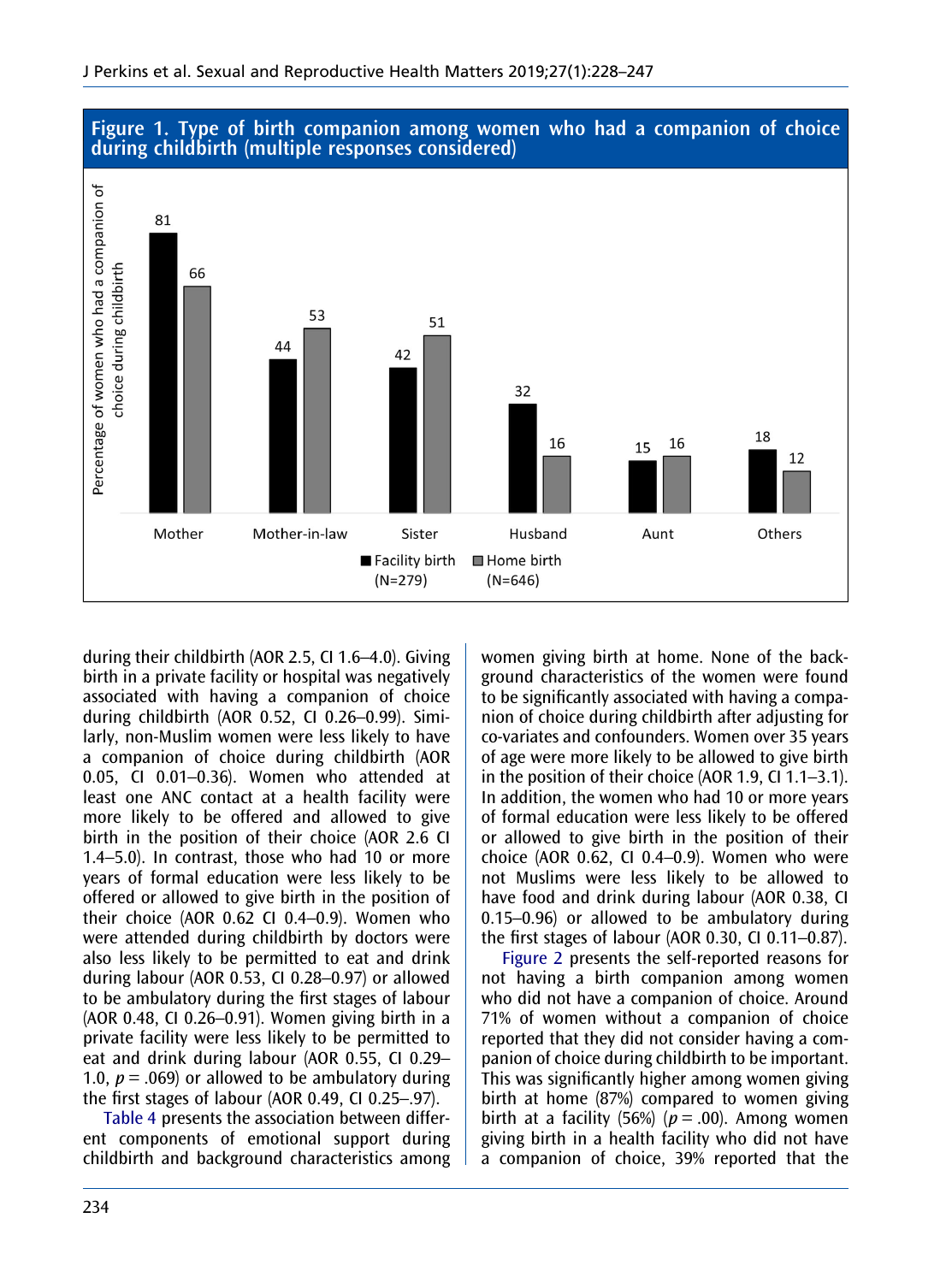<span id="page-8-0"></span>

| Table 3. Association between different components of emotional support during childbirth and background characteristics<br>among women giving birth in a facility ( $N = 503$ ) |      |                                                          |                         |      |                                                                     |                        |      |                                                |                                                                       |      |                        |          |
|---------------------------------------------------------------------------------------------------------------------------------------------------------------------------------|------|----------------------------------------------------------|-------------------------|------|---------------------------------------------------------------------|------------------------|------|------------------------------------------------|-----------------------------------------------------------------------|------|------------------------|----------|
|                                                                                                                                                                                 |      | Had a companion of choice<br>during labour or childbirth |                         |      | Offered or allowed to give birth<br>in the position of their choice |                        |      | Were allowed to eat and drink<br>during labour | Were allowed to be<br>ambulatory during the first<br>stages of labour |      |                        |          |
|                                                                                                                                                                                 | %    | <b>OR (CI)</b>                                           | AOR (CI)                | %    | <b>OR (CI)</b>                                                      | AOR (CI)               | %    | <b>OR (CI)</b>                                 | AOR (CI)                                                              | %    | <b>OR (CI)</b>         | AOR (CI) |
| Age of woman                                                                                                                                                                    |      |                                                          |                         |      |                                                                     |                        |      |                                                |                                                                       |      |                        |          |
| $15 - 24$                                                                                                                                                                       | 57.6 | Ref                                                      | Ref                     | 26.7 | Ref                                                                 | Ref                    | 34.7 | Ref                                            | Ref                                                                   | 47.7 | Ref                    | Ref      |
| $25 - 34$                                                                                                                                                                       | 52.3 | 0.81<br>$(0.56 - 1.2)$                                   |                         | 26.6 | 0.99<br>$(0.66 - 1.5)$                                              |                        | 31.8 | 0.87<br>$(0.60 - 1.3)$                         |                                                                       | 44.4 | 0.87<br>$(0.61 - 1.3)$ |          |
| $35+$                                                                                                                                                                           | 59.3 | 1.1<br>$(0.48 - 2.4)$                                    |                         | 25.9 | 0.96<br>$(0.39 - 2.4)$                                              |                        | 37.0 | 1.1<br>$(0.49 - 2.5)$                          |                                                                       | 44.4 | 0.88<br>$(0.40 - 1.9)$ |          |
| Education                                                                                                                                                                       |      |                                                          |                         |      |                                                                     |                        |      |                                                |                                                                       |      |                        |          |
| $0 - 9$ years                                                                                                                                                                   | 58.3 | Ref                                                      | Ref                     | 29.8 | Ref                                                                 | Ref                    | 34.1 | Ref                                            | Ref                                                                   | 46.3 | Ref                    | Ref      |
| 10 or more years                                                                                                                                                                | 50.3 | 0.72<br>$(0.50 - 1.0)$                                   | 0.72<br>$(0.47 - 1.1)$  | 20.9 | 0.62<br>$(0.40 - 0.96)$                                             | 0.63<br>$(0.39 - 1.0)$ | 32.8 | 0.94<br>$(0.64 - 1.4)$                         |                                                                       | 45.8 | 0.98<br>$(0.68 - 1.4)$ |          |
| Religion                                                                                                                                                                        |      |                                                          |                         |      |                                                                     |                        |      |                                                |                                                                       |      |                        |          |
| <b>Muslim</b>                                                                                                                                                                   | 57.2 | Ref                                                      | Ref                     | 26.9 | Ref                                                                 | Ref                    | 33.9 | Ref                                            | Ref                                                                   | 46.5 | Ref                    | Ref      |
| Other                                                                                                                                                                           | 5.9  | 0.05<br>$(0.01 - 0.36)$                                  | 0.05<br>$(0.01 - 0.36)$ | 17.7 | 0.58<br>$(0.16 - 2.1)$                                              |                        | 23.5 | $0.60(0.19-1.9)$                               |                                                                       | 35.3 | 0.63<br>$(0.23 - 1.7)$ |          |
| Family size                                                                                                                                                                     |      |                                                          |                         |      |                                                                     |                        |      |                                                |                                                                       |      |                        |          |
| $\leq 4$                                                                                                                                                                        | 59.3 | Ref                                                      | Ref                     | 32.7 | Ref                                                                 | Ref                    | 31.3 | Ref                                            | Ref                                                                   | 48   | Ref                    | Ref      |
| $\geq 5$                                                                                                                                                                        | 53.8 | 0.80<br>$(0.54 - 1.2)$                                   |                         | 24.1 | 0.65<br>$(0.43 - 0.99)$                                             | 0.66<br>$(0.42 - 1.0)$ | 34.6 | 1.2<br>$(0.77 - 1.7)$                          |                                                                       | 45.3 | 0.90<br>$(0.61 - 1.3)$ |          |

J Perkins et al. Sexual and Reproductive Health Matters 2019;27(1):228– J Perkins et al. Sexual and Reproductive Health Matters 2019;27(1):228-247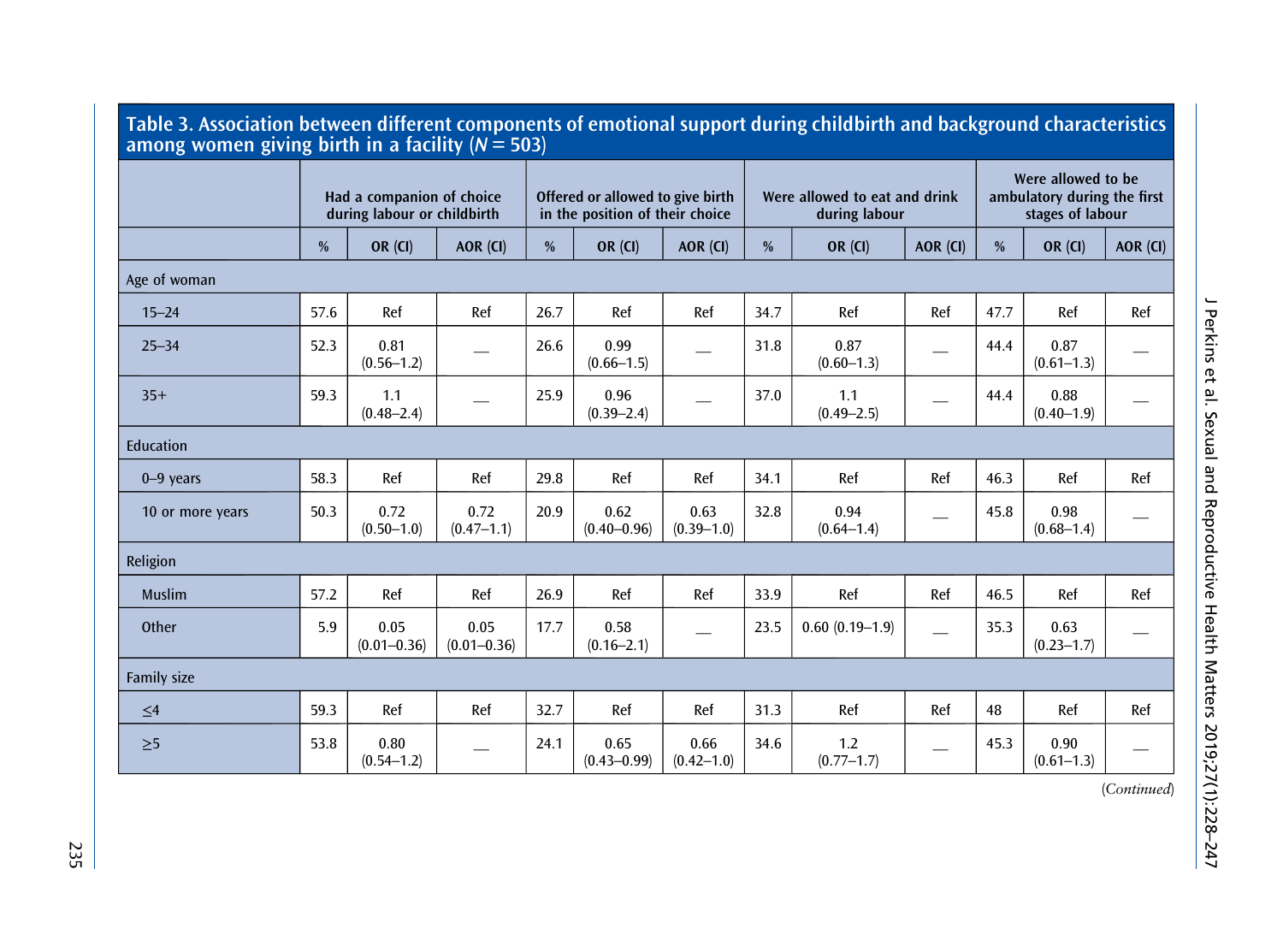| <b>Table 3. Continued</b>                                |               |                                                          |                         |      |                                                                        |                        |               |                                                |                         |      |                                                                    |                         |  |
|----------------------------------------------------------|---------------|----------------------------------------------------------|-------------------------|------|------------------------------------------------------------------------|------------------------|---------------|------------------------------------------------|-------------------------|------|--------------------------------------------------------------------|-------------------------|--|
|                                                          |               | Had a companion of choice<br>during labour or childbirth |                         |      | Offered or allowed to give<br>birth in the position of their<br>choice |                        |               | Were allowed to eat and drink<br>during labour |                         |      | Were allowed to be ambulatory<br>during the first stages of labour |                         |  |
|                                                          | $\frac{0}{0}$ | <b>OR (CI)</b>                                           | AOR (CI)                | %    | <b>OR (CI)</b>                                                         | AOR (CI)               | $\frac{0}{0}$ | <b>OR (CI)</b>                                 | AOR (CI)                | $\%$ | <b>OR (CI)</b>                                                     | AOR (CI)                |  |
| Parity                                                   |               |                                                          |                         |      |                                                                        |                        |               |                                                |                         |      |                                                                    |                         |  |
| <b>Nulliparous</b>                                       | 50.3          | Ref                                                      | Ref                     | 22.3 | Ref                                                                    | Ref                    | 33.5          | Ref                                            | Ref                     | 50.3 | Ref                                                                | Ref                     |  |
| <b>Multiparous</b>                                       | 58.7          | 1.4<br>$(0.98 - 2.0)$                                    | 1.2<br>$(0.84 - 1.8)$   | 29.4 | 1.5<br>$(0.97 - 2.2)$                                                  | 1.4<br>$(0.93 - 2.2)$  | 33.9          | 1.0<br>$(0.69 - 1.5)$                          |                         | 43.9 | 0.77<br>$(0.54 - 1.1)$                                             |                         |  |
| Type of birth attendant                                  |               |                                                          |                         |      |                                                                        |                        |               |                                                |                         |      |                                                                    |                         |  |
| Nurses/midwives/<br>paramedics                           | 64.0          | Ref                                                      | Ref                     | 36   | Ref                                                                    | Ref                    | 50            | Ref                                            | Ref                     | 66.0 | Ref                                                                | Ref                     |  |
| <b>Doctor</b>                                            | 54.5          | 0.67<br>$(0.37 - 1.2)$                                   |                         | 25.6 | 0.61<br>$(0.33 - 1.1)$                                                 | 0.55<br>$(0.28 - 1.1)$ | 31.8          | 0.47<br>$(0.26 - 0.84)$                        | 0.53<br>$(0.28 - 0.97)$ | 44.0 | 0.40<br>$(0.22 - 0.75)$                                            | 0.48<br>$(0.26 - 0.91)$ |  |
| Type of health facility                                  |               |                                                          |                         |      |                                                                        |                        |               |                                                |                         |      |                                                                    |                         |  |
| <b>Public facility</b>                                   | 71.1          | Ref                                                      | Ref                     | 31.1 | Ref                                                                    | Ref                    | 51.1          | Ref                                            | Ref                     | 66.7 | Ref                                                                | Ref                     |  |
| Private facility                                         | 53.9          | 0.48<br>$(0.24 - 0.93)$                                  | 0.52<br>$(0.26 - 0.99)$ | 26.2 | 0.79<br>$(0.40 - 1.5)$                                                 | 0.55<br>$(0.29 - 1.0)$ | 31.9          | 0.45<br>$(0.24 - 0.83)$                        | 0.55<br>$(0.29 - 1.0)$  | 44.1 | 0.39<br>$(0.21 - 0.75)$                                            | 0.49<br>$(0.25 - 0.97)$ |  |
| ANC from facility                                        |               |                                                          |                         |      |                                                                        |                        |               |                                                |                         |      |                                                                    |                         |  |
| <b>No</b>                                                | 38.9          | Ref                                                      | Ref                     | 13.7 | Ref                                                                    | Ref                    | 35.8          | Ref                                            | Ref                     | 45.3 | Ref                                                                | Ref                     |  |
| Yes                                                      | 59.3          | 2.3<br>$(1.4 - 3.6)$                                     | 2.5<br>$(1.6 - 4.0)$    | 29.7 | 2.7<br>$(1.4 - 4.9)$                                                   | 2.6<br>$(1.4 - 5.0)$   | 33.1          | 0.89<br>$(0.56 - 1.4)$                         |                         | 46.3 | 1.0<br>$(0.67 - 1.6)$                                              |                         |  |
| <b>Husband living status</b>                             |               |                                                          |                         |      |                                                                        |                        |               |                                                |                         |      |                                                                    |                         |  |
| Lives with wife                                          | 56.4          | Ref                                                      | Ref                     | 25.5 | Ref                                                                    | Ref                    | 32.8          | Ref                                            | Ref                     | 43.2 | Ref                                                                | Ref                     |  |
| Lives in other places<br>within the country or<br>abroad | 54.5          | 0.93<br>$(0.65 - 1.3)$                                   |                         | 27.9 | 1.1<br>$(0.76 - 1.7)$                                                  |                        | 34.4          | 1.1<br>$(0.74 - 1.6)$                          |                         | 49.2 | 1.3<br>$(0.89 - 1.8)$                                              |                         |  |

236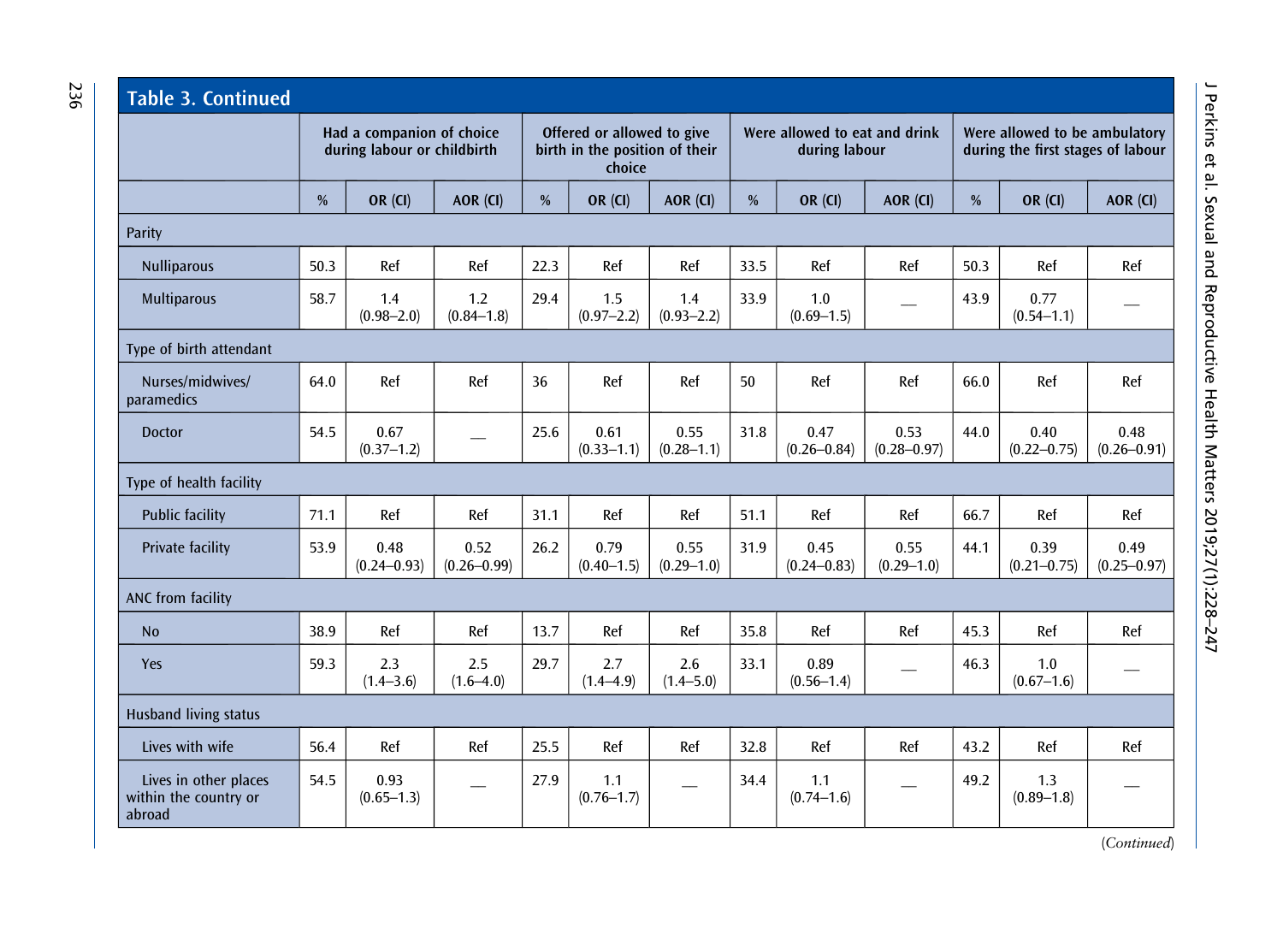| <b>Table 3. Continued</b>    |      |                                                          |                        |      |                                                                     |                         |      |                                                |                         |               |                                                                    |                         |  |
|------------------------------|------|----------------------------------------------------------|------------------------|------|---------------------------------------------------------------------|-------------------------|------|------------------------------------------------|-------------------------|---------------|--------------------------------------------------------------------|-------------------------|--|
|                              |      | Had a companion of choice<br>during labour or childbirth |                        |      | Offered or allowed to give birth<br>in the position of their choice |                         |      | Were allowed to eat and drink<br>during labour |                         |               | Were allowed to be ambulatory<br>during the first stages of labour |                         |  |
|                              | %    | OR $(CI)$                                                | AOR (CI)               | $\%$ | <b>OR (CI)</b>                                                      | AOR (CI)                | %    | <b>OR (CI)</b>                                 | AOR (CI)                | $\frac{0}{0}$ | <b>OR (CI)</b>                                                     | AOR (CI)                |  |
| Income generating activities |      |                                                          |                        |      |                                                                     |                         |      |                                                |                         |               |                                                                    |                         |  |
| <b>No</b>                    | 55.9 | ref                                                      | Ref                    | 27.3 | ref                                                                 | Ref                     | 34.1 | Ref                                            | Ref                     | 46.4          | Ref                                                                | Ref                     |  |
| Yes                          | 43.8 | 0.61<br>$(0.23 - 1.7)$                                   |                        | 6.3  | 0.18<br>$(0.02 - 1.4)$                                              | 0.16<br>$(0.02 - 1.3)$  | 18.8 | 0.45<br>$(0.13 - 1.6)$                         |                         | 37.5          | 0.69<br>$(0.25 - 1.9)$                                             |                         |  |
| Wealth quintile              |      |                                                          |                        |      |                                                                     |                         |      |                                                |                         |               |                                                                    |                         |  |
| Lowest                       | 70.6 | Ref                                                      | Ref                    | 45.1 | Ref                                                                 | Ref                     | 51.0 | Ref                                            | Ref                     | 64.7          | Ref                                                                | Ref                     |  |
| Second                       | 53.3 | 0.48<br>$(0.23 - 0.99)$                                  | 0.50<br>$(0.24 - 1.1)$ | 23.3 | 0.37<br>$(0.18 - 0.77)$                                             | 0.37<br>$(0.18 - 0.79)$ | 32.2 | 0.46<br>$(0.23 - 0.93)$                        | 0.47<br>$(0.23 - 0.97)$ | 45.6          | 0.46<br>$(0.22 - 0.93)$                                            | 0.47<br>$(0.23 - 0.97)$ |  |
| Middle                       | 50   | 0.42<br>$(0.20 - 0.86)$                                  | 0.48<br>$(0.22 - 1.0)$ | 20.2 | 0.31<br>$(0.15 - 0.65)$                                             | 0.35<br>$(0.16 - 0.75)$ | 34.0 | 0.50<br>$(0.25 - 0.99)$                        | 0.54<br>$(0.27 - 1.1)$  | 44.7          | 0.44<br>$(0.22 - 0.89)$                                            | 0.48<br>$(0.24 - 0.99)$ |  |
| Fourth                       | 52.3 | 0.46<br>$(0.22 - 0.93)$                                  | 0.54<br>$(0.25 - 1.1)$ | 24.3 | 0.39<br>$(0.19 - 0.79)$                                             | 0.45<br>$(0.22 - 0.94)$ | 29.7 | 0.41<br>$(0.21 - 0.81)$                        | 0.42<br>$(0.21 - 0.84)$ | 47.8          | 0.50<br>$(0.25 - 0.99)$                                            | 0.52<br>$(0.26 - 1.0)$  |  |
| Highest                      | 57.3 | 0.56<br>$(0.28 - 1.1)$                                   | 0.69<br>$(0.33 - 1.4)$ | 28.0 | 0.47<br>$(0.25 - 0.91)$                                             | 0.62<br>$(0.31 - 1.2)$  | 31.2 | 0.44<br>$(0.23 - 0.83)$                        | 0.48<br>$(0.25 - 0.93)$ | 40.1          | 0.37<br>$(0.19 - 0.71)$                                            | 0.41<br>$(0.21 - 0.79)$ |  |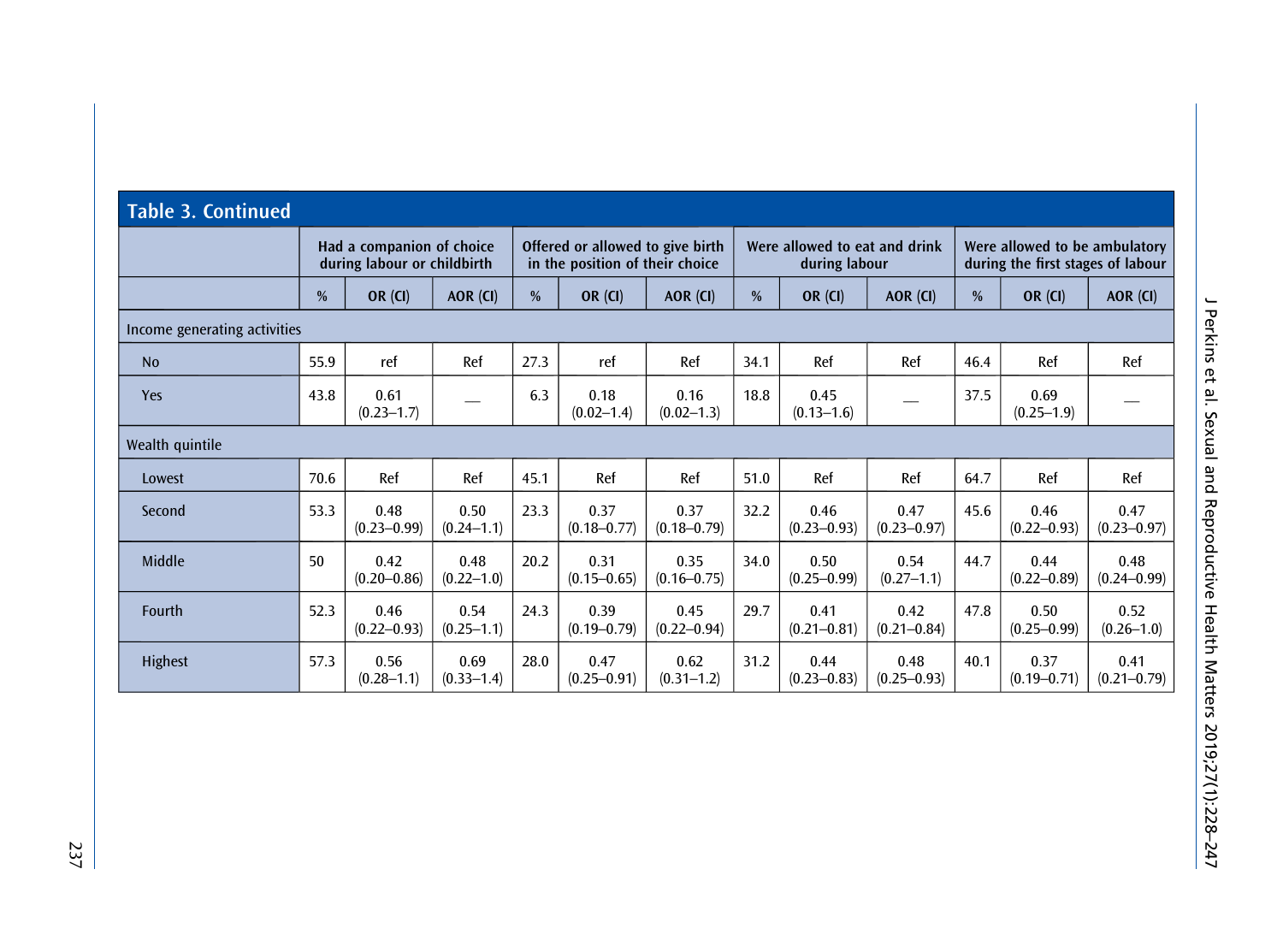#### Table 4. Association between different components of emotional support during childbirth and background characteristics among women giving birth at home ( $N = 864$ )

|                           |      | Had a companion of choice<br>during labour or childbirth |                        |               | Offered or allowed to give birth<br>in the position of their choice |                         |               | Were allowed to eat and drink<br>during labour |                         | Were allowed to be ambulatory<br>during the first stages of labour |                         |                        |
|---------------------------|------|----------------------------------------------------------|------------------------|---------------|---------------------------------------------------------------------|-------------------------|---------------|------------------------------------------------|-------------------------|--------------------------------------------------------------------|-------------------------|------------------------|
|                           | %    | <b>OR (CI)</b>                                           | AOR (CI)               | $\frac{0}{0}$ | <b>OR (CI)</b>                                                      | AOR (CI)                | $\frac{9}{6}$ | <b>OR (CI)</b>                                 | AOR (CI)                | $\frac{0}{0}$                                                      | <b>OR (CI)</b>          | AOR (CI)               |
| Age of woman              |      |                                                          |                        |               |                                                                     |                         |               |                                                |                         |                                                                    |                         |                        |
| $\leq$ 24 years           | 73.8 | Ref                                                      | Ref                    | 52.0          | Ref                                                                 | Ref                     | 75.8          | Ref                                            | Ref                     | 86.3                                                               | Ref                     | Ref                    |
| $25 - 34$ years           | 75.7 | 1.1<br>$(0.80 - 1.5)$                                    |                        | 52.7          | 1.0<br>$(0.78 - 1.4)$                                               | 1.0<br>$(0.76 - 1.3)$   | 73.4          | 0.88<br>$(0.64 - 1.2)$                         |                         | 84.1                                                               | 0.84<br>$(0.57 - 1.2)$  |                        |
| $>35$ years               | 75.3 | 1.1<br>$(0.63 - 1.9)$                                    |                        | 67.9          | 2.0<br>$(1.2 - 3.2)$                                                | 1.9<br>$(1.1 - 3.1)$    | 71.6          | 0.81<br>$(0.47 - 1.4)$                         |                         | 82.7                                                               | 0.76<br>$(0.40 - 1.5)$  |                        |
| <b>Education of women</b> |      |                                                          |                        |               |                                                                     |                         |               |                                                |                         |                                                                    |                         |                        |
| $0 - 9$ years             | 75.8 | Ref                                                      | Ref                    | 55.2          | Ref                                                                 | Ref                     | 73.8          | Ref                                            | Ref                     | 83.8                                                               | Ref                     | Ref                    |
| $\geq$ 10 years           | 67.9 | 0.68<br>$(0.44 - 1.0)$                                   | 0.69<br>$(0.45 - 1.1)$ | 44.0          | 0.64<br>$(0.43 - 0.96)$                                             | 0.62<br>$(0.41 - 0.94)$ | 78.0          | 1.3<br>$(0.78 - 2.0)$                          |                         | 92.7                                                               | 2.4<br>$(1.2 - 5.1)$    | 2.1<br>$(0.94 - 4.5)$  |
| Religion                  |      |                                                          |                        |               |                                                                     |                         |               |                                                |                         |                                                                    |                         |                        |
| <b>Muslim</b>             | 75.2 | Ref                                                      | Ref                    | 54.0          | Ref                                                                 | Ref                     | 74.8          | Ref                                            | Ref                     | 85.3                                                               | Ref                     | Ref                    |
| Other                     | 57.9 | 0.45<br>$(0.18 - 1.1)$                                   | 0.48<br>$(0.19 - 1.2)$ | 47.3          | 0.77<br>$(0.31 - 1.9)$                                              |                         | 52.6          | 0.37<br>$(0.15 - 0.93)$                        | 0.38<br>$(0.15 - 0.96)$ | 68.4                                                               | 0.37<br>$(0.14 - 0.99)$ | 0.3<br>$(0.11 - 0.87)$ |
| Family size               |      |                                                          |                        |               |                                                                     |                         |               |                                                |                         |                                                                    |                         |                        |
| $\leq 4$                  | 77.8 | Ref                                                      | Ref                    | 55.6          | Ref                                                                 | Ref                     | 71.4          | Ref                                            | Ref                     | 82.5                                                               | Ref                     | Ref                    |
| $\geq 5$                  | 73.9 | 0.81<br>$(0.55 - 1.2)$                                   |                        | 53.3          | 0.91<br>$(0.66 - 1.3)$                                              |                         | 75.1          | 1.2<br>$(0.84 - 1.7)$                          |                         | 85.6                                                               | 1.3<br>$(0.82 - 1.9)$   |                        |
| Parity                    |      |                                                          |                        |               |                                                                     |                         |               |                                                |                         |                                                                    |                         |                        |
| <b>Nulliparous</b>        | 74.8 | Ref                                                      | Ref                    | 53.6          | Ref                                                                 | Ref                     | 74.8          | Ref                                            | Ref                     | 84.2                                                               | Ref                     | Ref                    |
| <b>Multiparous</b>        | 74.8 | 1.0<br>$(0.70 - 1.4)$                                    |                        | 53.9          | 1.0<br>$(0.75 - 1.4)$                                               |                         | 74.1          | 0.97<br>$(0.68 - 1.4)$                         |                         | 85.2                                                               | 1.1<br>$(0.71 - 1.6)$   |                        |

J Perkins et al. Sexual and Reproductive Health Matters 2019;27(1):228-247 J Perkins et al. Sexual and Reproductive Health Matters 2019;27(1):228–247

<span id="page-11-0"></span>238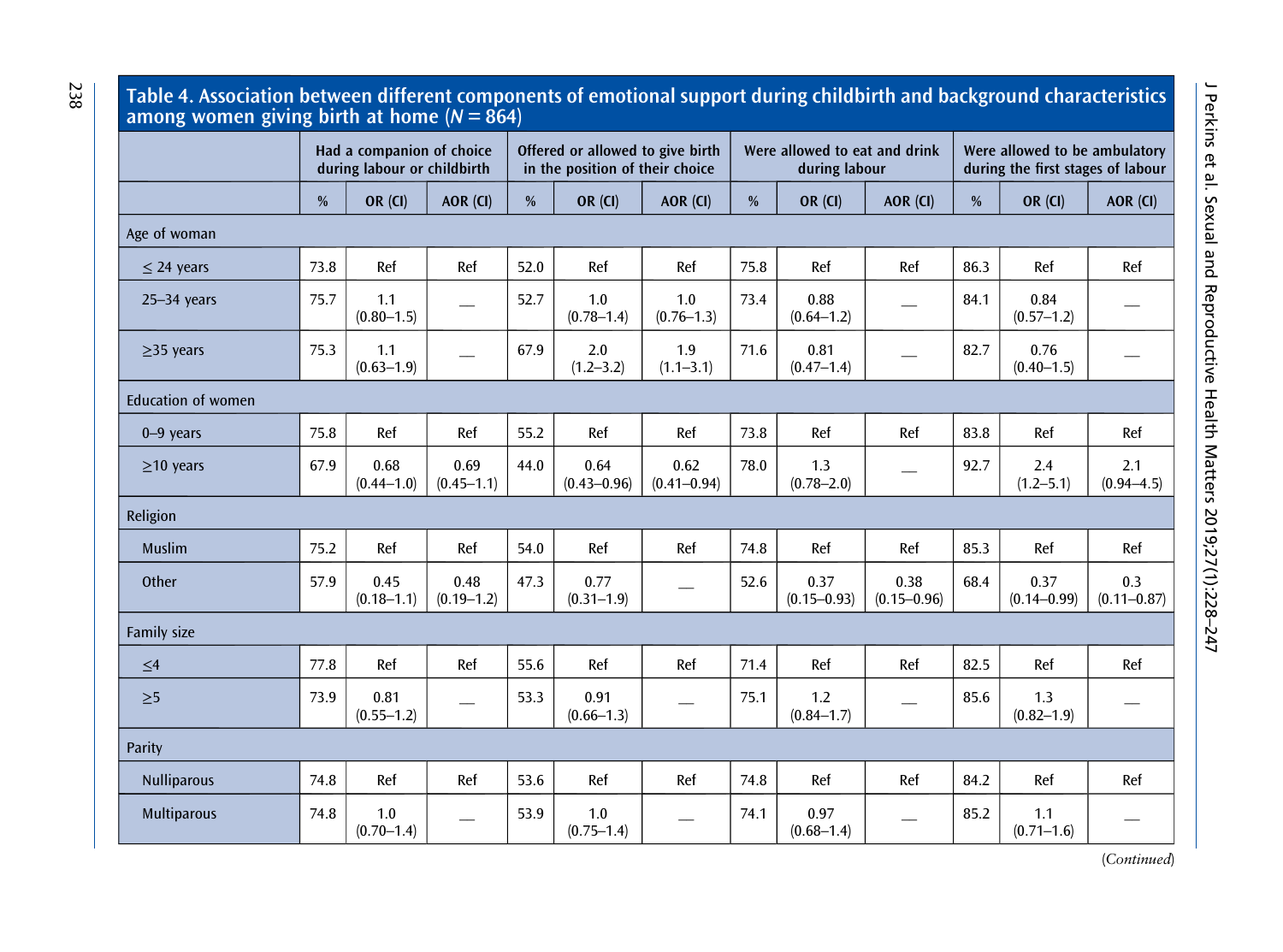| <b>Table 4. Continued</b>                                |                                                          |                        |          |      |                                                                        |                          |      |                                                |                       |      |                                                                          |                       |  |
|----------------------------------------------------------|----------------------------------------------------------|------------------------|----------|------|------------------------------------------------------------------------|--------------------------|------|------------------------------------------------|-----------------------|------|--------------------------------------------------------------------------|-----------------------|--|
|                                                          | Had a companion of choice<br>during labour or childbirth |                        |          |      | Offered or allowed to give<br>birth in the position of their<br>choice |                          |      | Were allowed to eat and drink<br>during labour |                       |      | Were allowed to be<br>ambulatory<br>during the first stages of<br>labour |                       |  |
|                                                          | %                                                        | <b>OR (CI)</b>         | AOR (CI) | %    | OR (CI)                                                                | AOR (CI)                 | %    | <b>OR (CI)</b>                                 | AOR (CI)              | $\%$ | <b>OR (CI)</b>                                                           | AOR (CI)              |  |
| ANC from facility                                        |                                                          |                        |          |      |                                                                        |                          |      |                                                |                       |      |                                                                          |                       |  |
| N <sub>0</sub>                                           | 74.6                                                     | Ref                    | Ref      | 54.0 | Ref                                                                    | Ref                      | 75.6 | Ref                                            | Ref                   | 85.1 | Ref                                                                      | Ref                   |  |
| Yes                                                      | 74.9                                                     | 1.0<br>$(0.75 - 1.4)$  |          | 53.6 | 0.98<br>$(0.75 - 1.3)$                                                 |                          | 73.2 | 0.89<br>$(0.65 - 1.2)$                         |                       | 84.8 | 0.98<br>$(0.67 - 1.4)$                                                   |                       |  |
| <b>Husband living status</b>                             |                                                          |                        |          |      |                                                                        |                          |      |                                                |                       |      |                                                                          |                       |  |
| Lives with wife                                          | 73.8                                                     | Ref                    | Ref      | 51.3 | Ref                                                                    | Ref                      | 72.0 | Ref                                            | Ref                   | 83.4 | Ref                                                                      | Ref                   |  |
| Lives in other places<br>within the country or<br>abroad | 76.2                                                     | 1.1<br>$(0.83 - 1.6)$  |          | 57.3 | 1.3<br>$(0.97 - 1.7)$                                                  | 1.4<br>$(1.0 - 1.8)$     | 76.2 | 1.2<br>$(0.87 - 1.6)$                          |                       | 87.1 | 1.3<br>$(0.92 - 2.0)$                                                    | 1.1<br>$(0.75 - 1.7)$ |  |
| Income generating act                                    |                                                          |                        |          |      |                                                                        |                          |      |                                                |                       |      |                                                                          |                       |  |
| <b>No</b>                                                | 74.5                                                     | Ref                    | Ref      | 53.8 | Ref                                                                    | Ref                      | 74.2 | Ref                                            | Ref                   | 84.7 | Ref                                                                      | Ref                   |  |
| <b>Yes</b>                                               | 80.5                                                     | 1.4<br>$(0.64 - 3.1)$  |          | 53.7 | 0.99<br>$(0.53 - 1.9)$                                                 |                          | 75.6 | 1.1<br>$(0.52 - 2.2)$                          |                       | 90.2 | 1.7<br>$(0.59 - 4.8)$                                                    |                       |  |
| Wealth quintile                                          |                                                          |                        |          |      |                                                                        |                          |      |                                                |                       |      |                                                                          |                       |  |
| Lowest                                                   | 73.5                                                     | Ref                    | Ref      | 53.0 | Ref                                                                    | Ref                      | 69.1 | Ref                                            | Ref                   | 79.4 | Ref                                                                      | Ref                   |  |
| Second                                                   | 77.1                                                     | 1.2<br>$(0.77 - 1.9)$  |          | 59.6 | 1.3<br>$(0.88 - 1.9)$                                                  |                          | 82.0 | 2.0<br>$(1.3 - 3.3)$                           | 2.0<br>$(1.3 - 3.3)$  | 86.3 | 1.6<br>$(0.96 - 2.8)$                                                    | 1.6<br>$(0.94 - 2.7)$ |  |
| Middle                                                   | 75                                                       | 1.1<br>$(0.69 - 1.7)$  |          | 57.2 | 1.2<br>$(0.80 - 1.8)$                                                  | $\overline{\phantom{0}}$ | 70.0 | 1.0<br>$(0.68 - 1.6)$                          | 1.1<br>$(0.69 - 1.6)$ | 83.3 | 1.3<br>$(0.78 - 2.2)$                                                    | 1.2<br>$(0.74 - 2.1)$ |  |
| Fourth                                                   | 74.7                                                     | 1.1<br>$(0.67 - 1.7)$  |          | 50.0 | 0.89<br>$(0.59 - 1.3)$                                                 | $\overline{\phantom{0}}$ | 76.0 | 1.4<br>$(0.89 - 2.2)$                          | 1.4<br>$(0.91 - 2.3)$ | 89.5 | 2.2<br>$(1.2 - 4.0)$                                                     | 2.0<br>$(1.0 - 3.6)$  |  |
| Highest                                                  | 73.3                                                     | 0.99<br>$(0.59 - 1.6)$ |          | 46.6 | 0.77<br>$(0.49 - 1.2)$                                                 |                          | 76.7 | $1.5(0.88 - 2.5)$                              | 1.5<br>$(0.89 - 2.5)$ | 89.7 | 2.3<br>$(1.1 - 4.4)$                                                     | 1.8<br>$(0.89 - 3.7)$ |  |

239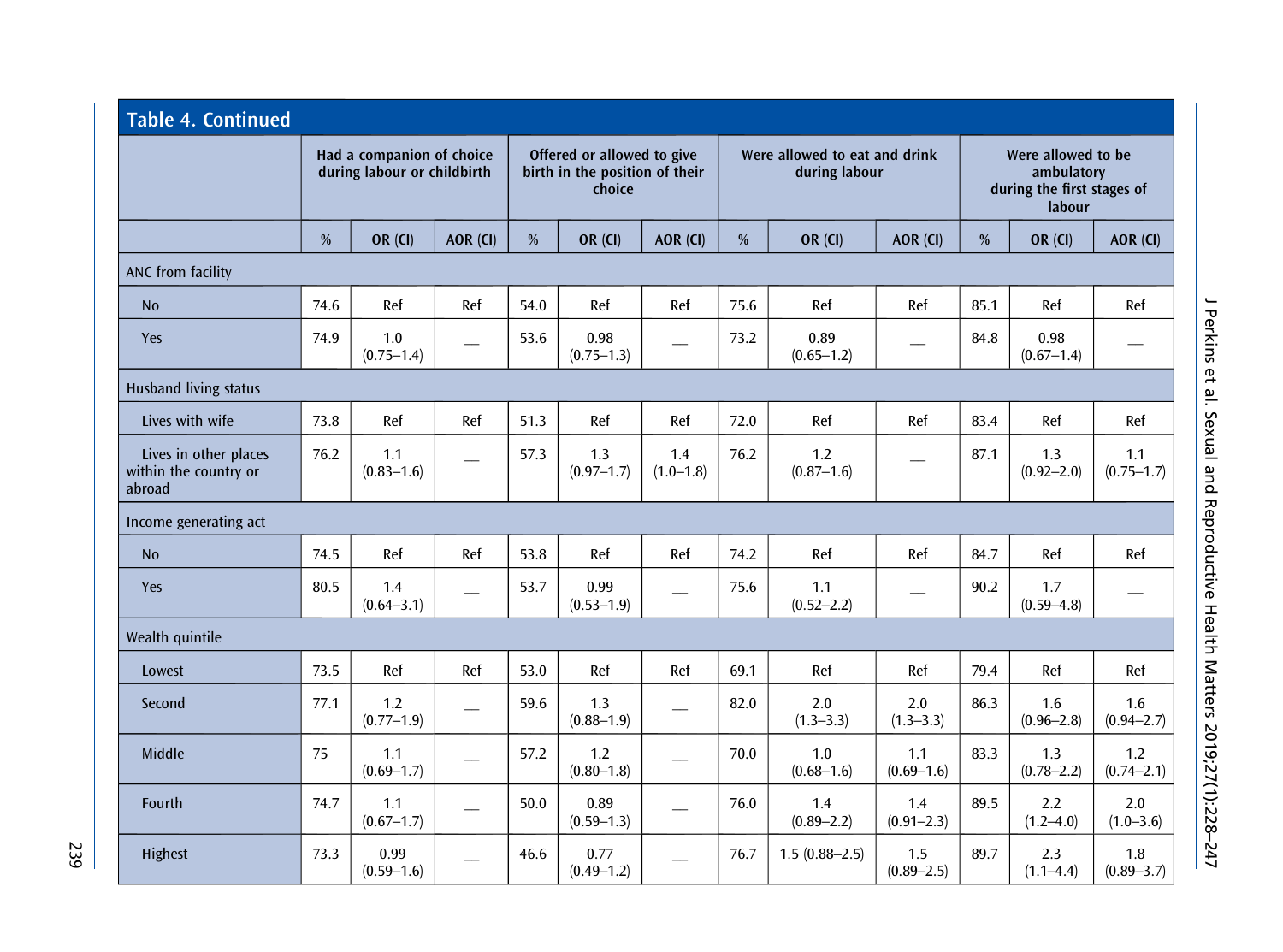

<span id="page-13-0"></span>Figure 2. Reasons for not having a birth companion among women who did not have a companion of choice during childbirth (multiple responses considered)

health care provider/health facility management did not allow them to have a birth companion. A negligible proportion of women giving birth at home without a companion of choice (less in 1%) reported this as a reason. Around 10% of women reported that their preferred companion of choice was not available at the time of childbirth with no obvious difference between women giving birth in a facility and women giving birth at home  $(p = .69)$ . Less than 10% of women reported that their husbands or other family members did not allow them to have a birth companion, which also was significantly higher among women giving birth at a home than in a facility ( $p = .01$ ). Less than 5% of the women reported other reasons for not having a birth companion which was significantly higher among women giving birth in a facility than at a home ( $p = .007$ ).

Not considering companion of choice to be important during childbirth was positively associated with multi-parity (OR 3.3, CI 2.2–5.0) and having a family size of five or more members (OR 1.6, CI 1.0–2.6). In contrast, attending ANC at a health facility (OR 0.38, CI 0.24–0.61) and higher wealth status (fourth wealth quintile OR 0.43 CI 0.19– 0.85; highest wealth quintile OR 0.30 CI 0.14– 0.64; ref. lowest quintile) were negatively associated with not considering a companion of choice to be important.

## **Discussion**

The results of our study indicate that the emotional support that women receive during childbirth is sub-optimal in rural Bangladesh, particularly among women giving birth in a health facility, and that women are more likely to benefit from superior emotional support when they give birth at home.

Having the support of a companion of choice is one of the most salient aspects of ensuring emotional support during childbirth. Birth companions can play a critical role in facilitating nonmedical support and assistance to women during the critical period of childbirth, including by providing reassurance and praise, ensuring physical comfort, sharing information on the progression of birth, advocating for the women with medical staff, as well as arranging logistics/instrumental support.<sup>[18](#page-18-0)[,38,39](#page-19-0)</sup> Birth companionship has also been identified as a core component of respectful maternity care,<sup>16[,40](#page-19-0)</sup> as some studies have found that women are less likely to experience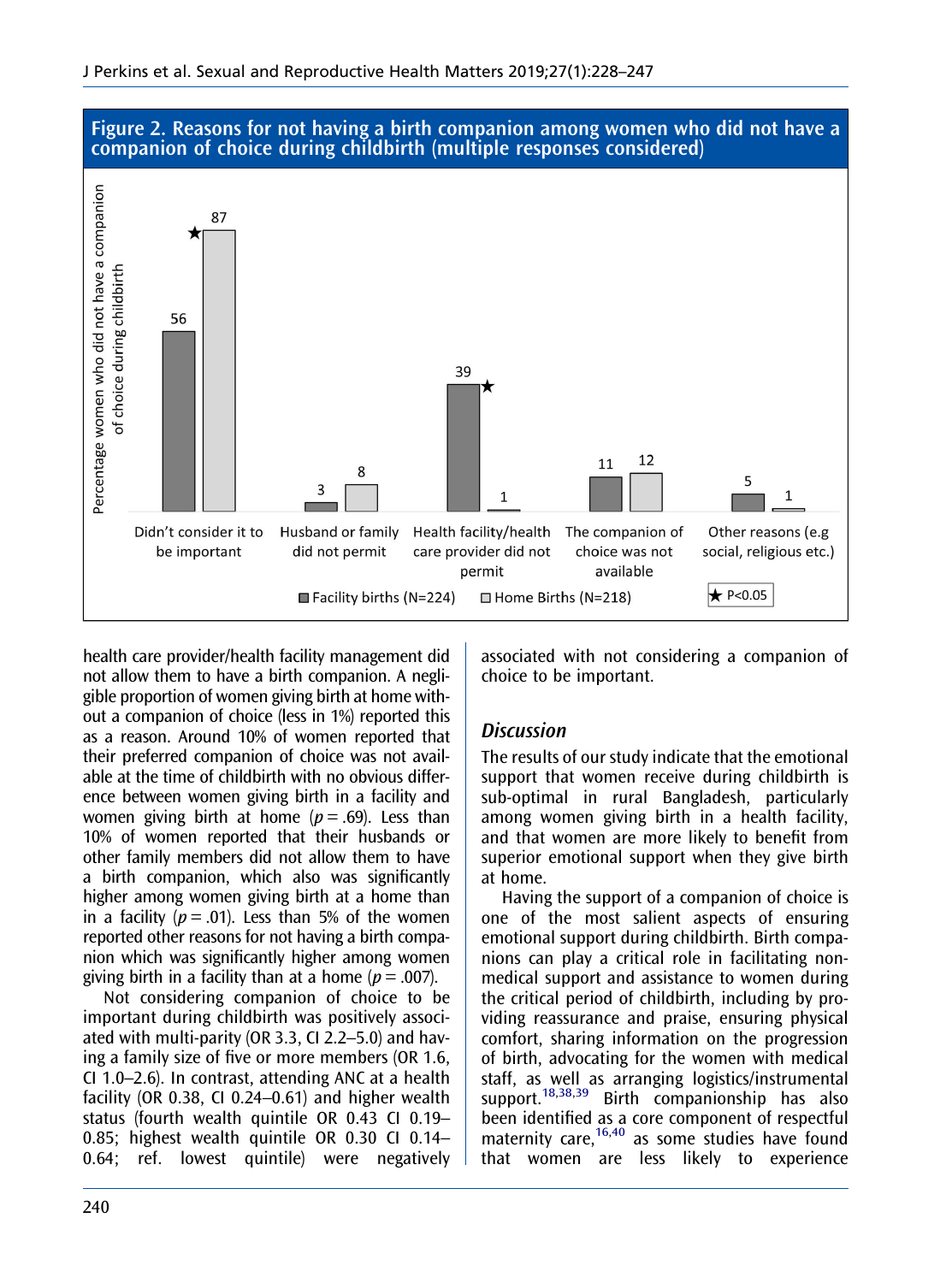<span id="page-14-0"></span>mistreatment and abuse when they are supported by a companion of choice during labour and child-birth.<sup>[41](#page-19-0),[42](#page-19-0)</sup> Birth companionship is also associated with improved health outcomes for women and their newborns, notably, increased likelihood of vaginal birth, thereby reducing unnecessary caesarean section and assisted delivery (i.e. use of forceps or vacuum during vaginal birth), reduced overuse of pain medication, shortened duration of hospital stay and improved satisfaction with care at birth.<sup>17,18</sup> While it is true that not all women desire to have a birth companion, $43$  studies have found that the majority of women prefer to have a companion of choice with them during child-birth.<sup>[44,45](#page-19-0)</sup> This is also supported by the findings of our study, as three-quarters of women had a companion of choice while giving birth at home.

Among our study participants, approximately one-third did not benefit from the support of a companion of choice at the time of birth. Women giving birth at home were significantly more likely to have the support of a companion of their choice, with three-quarters reporting having been supported by a companion of their choice, compared to just over half of women giving birth in a health facility. Factors operating at the individual, household/community and health services levels appear to have contributed to the absence of a companion of choice. Among women in our study who did not have a birth companion, the main reason cited was that they did not feel that having a companion of choice was important. This suggests that both women and health care providers should be sensitised as to the potential benefits of having a companion of choice at the time of birth and their right to this support, following which they can make an informed choice as to whether or not they would like to have a companion present with them while labouring and giving birth.

The limitations on women's decision-making also appear to have played a role in preventing women from having the support of a companion of choice during birth. Among women giving birth at home, approximately 8% of women without a birth companion mentioned that their husband or other family members did not permit them to have a companion of choice. Among those giving birth in a facility without a birth companion, 39% mentioned that the health facility did not allow a companion of choice. This indicates that in both health facilities and homes, lack of women's autonomy and external support for a

companion of choice play an important role in preventing women from having this support even when they desire it. This is a critical consideration for programming and planning.

The high proportion of women reporting that they were not allowed to have a companion of choice when giving birth in a health facility also reflects health services-level barriers to birth companionship. Indeed, health facilities may not be logistically set up to support the presence of birth companions, e.g. birthing rooms are often small and tend to house multiple beds in order to accommodate several women at the same time. As such, not only is space for birth companions an issue, but also the maintenance of confidentiality and privacy. As such, health services providers and managers may be resistant to their presence. Some studies have found resistance from health care providers towards the inclusion of a companion of choice at birth, citing concerns around privacy and lack of trust of companions.[44,46](#page-19-0) Acceptance among health managers and health care providers could play a determining role in institutionalising the practice of having a companion of choice during childbirth and efforts should be put in place to increase their acceptance so that women and families can be the primary drivers around the decision to have a birth companion in a health facility.

Moreover, health service providers should be trained to include a companion of choice at childbirth, as this may require a different skill set and changes in attitude. Efforts should be made to assist health service providers to understand the benefits of a companion of choice at birth and build their capacity to engage with these companions appropriately and effectively[.47](#page-19-0) Health workers are often overstretched in their workload and are rarely available to provide continuous support during labour and birth, particularly in low-resource countries. In these contexts, a companion of choice from the woman's social network can serve not only in providing the emotional support which women need during childbirth but also in reducing the workload of the health care provider.<sup>17[,48](#page-19-0)</sup> The advocacy and communication strategy for promoting birth companionship within formal health systems should also highlight this potential benefit to the health workers for wider acceptance.

Women in our study overwhelmingly favoured female family members as their birth companions, in most cases their mothers, followed by mothersin-law and sisters. Only one-fifth of the women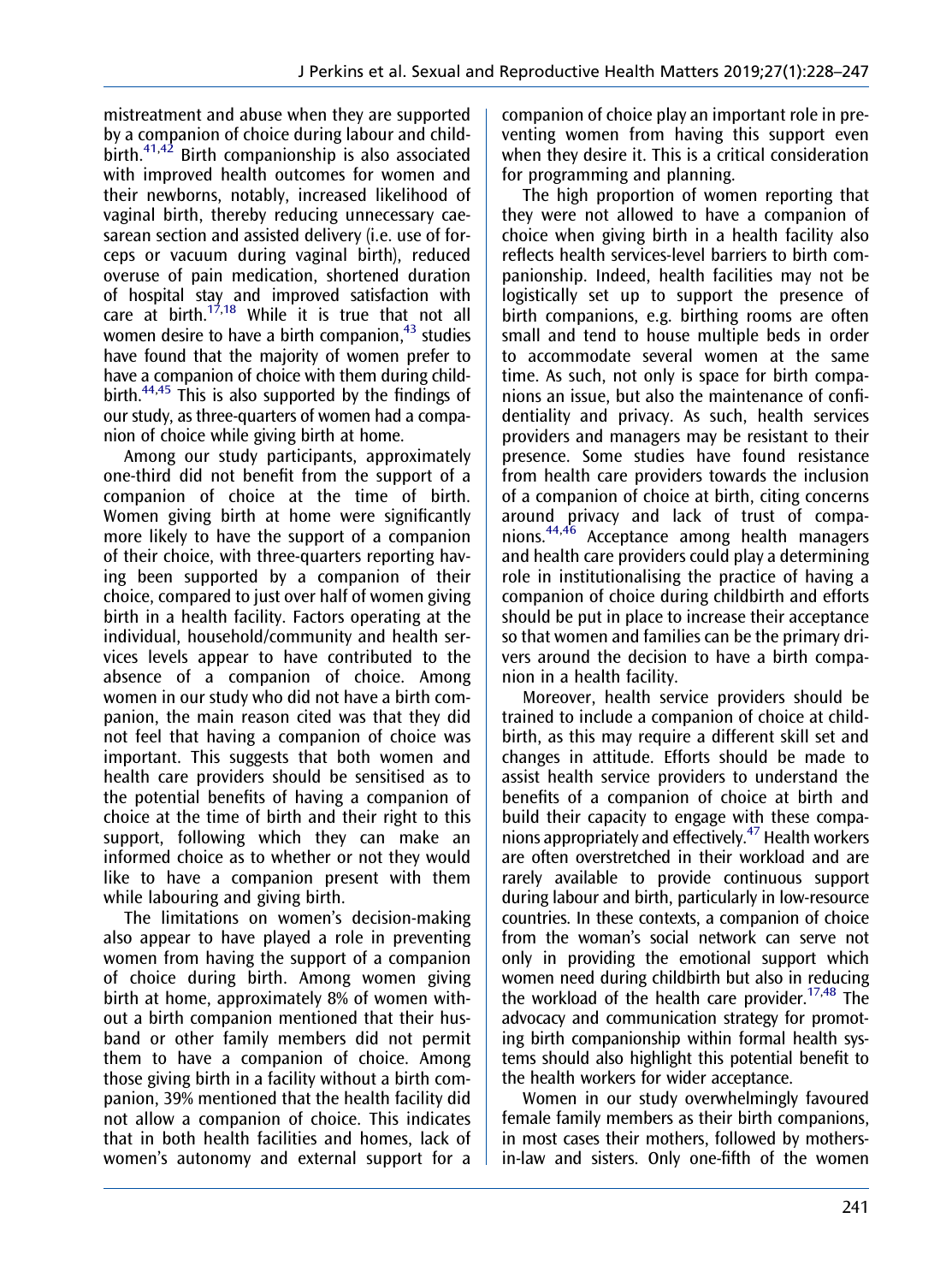<span id="page-15-0"></span>were supported by their husbands as a companion of choice during their most recent birthing experience. The preference towards choosing women as birth companions can be explained by the fact that in Bangladesh, pregnancy and childbirth tend to be regarded primarily as falling within the women's sphere, thus, resulting in low involvement of husbands in maternal and newborn health.<sup>49-51</sup> Other studies conducted on the companion of choice at birth in low-resource settings have generally found a high reliance on female members for this support, with lower support from husbands or male partners for this companionship. $39,44$ 

However, involving men in maternal and newborn health care is important and may contribute to facilitating women's access to and utilisation of skilled health services.<sup>52,53</sup> Indeed, WHO recommends implementing interventions to promote the involvement of men in maternal and newborn health.<sup>54</sup> Notwithstanding, it is important to understand the preferences of women pertaining to the involvement of their husbands/male partners specifically at the time of birth. Some studies have reported ambiguity in the desire of women to have their husband/male partners present during childbirth, citing reasons such as women's discomfort with their partners' presence and the assumption that men cannot effectively support women during this critical moment.<sup>39,44</sup> Programmers should be vigilant about taking into account the desires and preferences of women in designing male-involvement initiatives to promote emotional support during childbirth and avoid undermining women's desires.

Allowing women to eat, drink and be ambulatory during the early stages of labour can contribute to women's comfort and emotional wellbeing during labour and WHO has included these provisions in their recommendations for the augmentation of labour.<sup>12,[15,](#page-18-0)[55,56](#page-19-0)</sup> In our study, there were significant differences in women benefiting from these allowances among those giving birth at home and those giving birth in a health facility. Three-quarters of women were allowed to eat and drink during labour and 85% were permitted to be ambulatory when giving birth at home, compared to 34% and 46% of those giving birth in a health facility, respectively. This suggests that health service providers need better orientation regarding the benefits of these provisions and that health facilities should be better organised in a way which allows women to benefit from these comfort mechanisms.

Moreover, WHO recommends that women be encouraged to give birth in the position of their choice.[15](#page-18-0) Approximately half of the women giving birth at home in our study reported that the birth attendant asked them which position they preferred to give birth in, and subsequently gave birth in the position of their choice. Such practices were substantially lower among women giving birth in a facility. This is consistent with another study conducted in Ethiopia which found that health service providers rarely encouraged women to give birth in the position in which they felt most comfortable.<sup>[57](#page-19-0)</sup> This may be explained by the fact that health service providers may not always be trained to support women in giving birth adopting any other positions than a supine position and may therefore not feel comfortable encouraging women to give birth in a different position. Maternal health programmes and initiatives should sensitise health care providers on the importance of encouraging women to give birth in the position in which they feel most comfortable and develop their skills and capacities to assist women to give birth in non-supine positions.

Overall, women in our study who gave birth at home were significantly more likely to benefit from the key elements of emotional support identified by WHO, i.e. the presence of a companion of choice; the ability to eat and drink and be mobile during the early stages of labour; and being permitted to and giving birth in the position of their choice. This is a particularly important finding in such a setting where over half of births take place at home.<sup>[29](#page-18-0)</sup> Births in health facilities have doubled over the past six years in the country, and facility birth is expected to rise in the near future as it has been prioritised in national strat-egies.<sup>[24,29](#page-18-0)</sup> However, sub-optimal emotional support that women experience during facility births can dissuade women from seeking skilled care at the time of birth, $30-32$  posing a barrier in the promotion of facility birth. Moreover, lack of emotional support during labour and birth can negatively affect the overall quality of maternal and newborn health services in Bangladesh.

In general, there has been a lack of prioritisation of emotional support of women during birth in existing policies, strategies and guidelines of Bangladesh. The most recent versions of Maternal Health Strategy (2017) and Neonatal Health Strategy (2009) of Bangladesh have focused more heavily on the technical and clinical provision of health services around the time of pregnancy, birth and following birth, with less emphasis on the experience of women when accessing these services. They do not provide any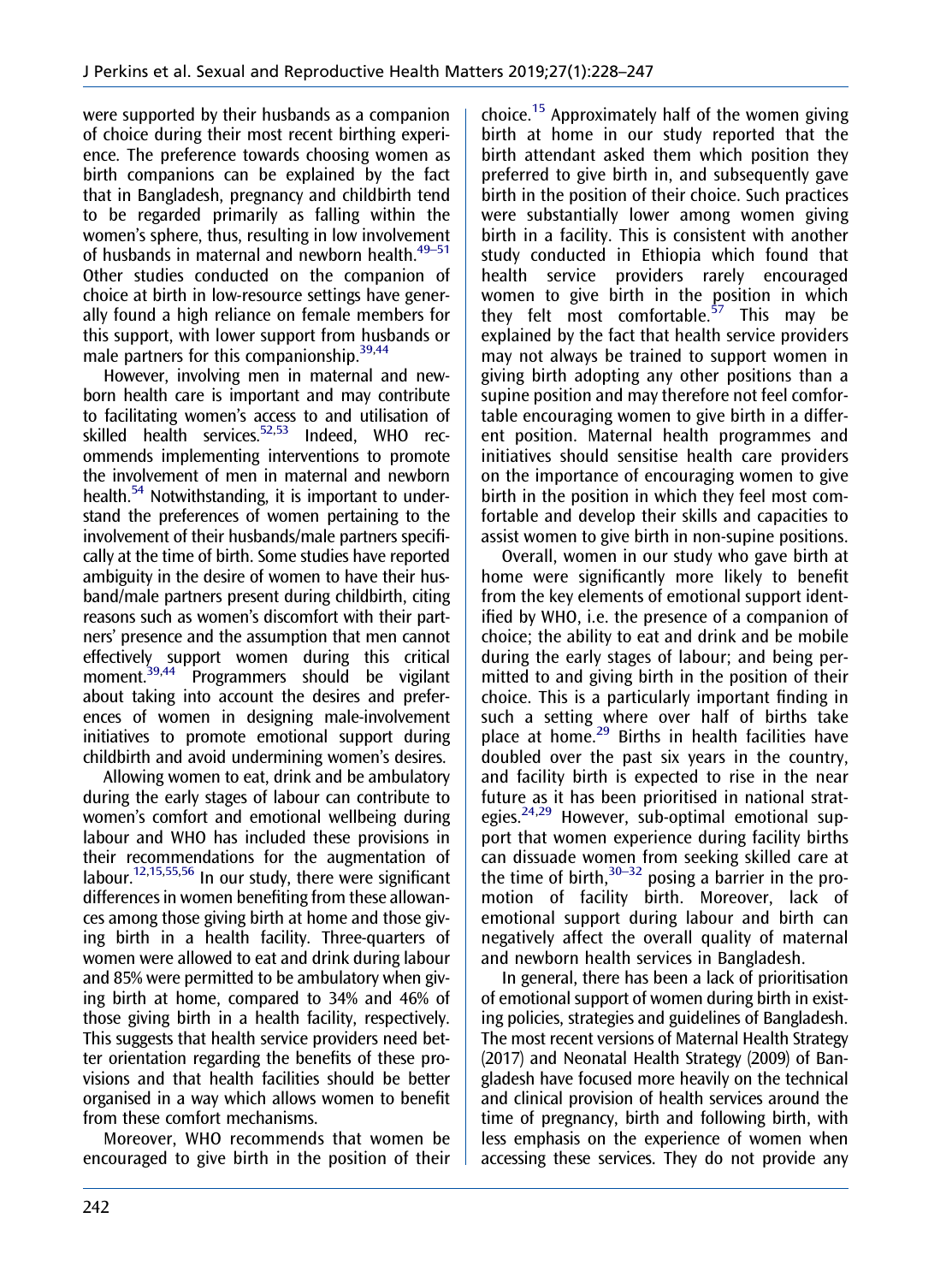<span id="page-16-0"></span>clear strategic guidance and a roadmap for the promotion of emotional support during labour and childbirth. $^{24}$  $^{24}$  $^{24}$  This should be remedied at the national level in Bangladesh and the emotional support of women should be actively promoted. Considering the global evidence and findings of our study, it is high time for policymakers to prioritise birth companionship as a key intervention within health facilities to promote a positive birth experience and improved health outcomes.

Finally, it is also important to more broadly consider the context surrounding women's choices and decisions around birth, and how these choices are made. In Bangladesh, as in many similar settings, these decisions are often made in consultation with the woman's family and close social network. It is therefore important to consider how these negotiations occur in order to facilitate women's decision-making for obtaining the emotional support which they desire during childbirth. We recommend further research towards these ends.

## **Limitations**

Our study has some limitations which are important to highlight, as well as the strategies which we put in place to try to address them. First and foremost, we acknowledge that a survey is only capable of revealing certain aspects of the phenomena of interest. Future studies should critically look at the components of emotional support during childbirth and may adopt a qualitative approach to explore details regarding relevant practices and preferences. Qualitative, including ethnographic, studies are recommended in order to provide a deeper and richer understanding of the emotional and social experiences of childbirth both at home and facilities, and how these are understood, constructed and shifting in Bangladesh as the country moves further towards a biomedical model of birth.

Furthermore, as with any cross-sectional survey, we cannot draw causality for the associations that we have presented in this article. However, we have tried to adjust for the effects of potential confounders by presenting AORs with multiple regression models. We also acknowledge that ORs always give slightly inflated estimates than relative risks and the results should be interpreted with that in mind. However, we adopted a multiple logistic regression model over the log-binomial model to maintain comparability of our results across similar studies since logistic regression models are more widely used in global health literature. In addition, recall bias is a potential limitation of our study, as the pregnancy outcomes and birthing experience may have influenced women's reporting of the emotional support. Recall error is also another potential limitation of this study, as we accepted up to 12 months of recall. However, we feel that the data collectors were well trained and had the capacity to clarify different elements of the questionnaire to respondents for their proper understanding and appropriate recall. Moreover, the recall period in our study was 12 months, which is much shorter than the 3–5 years recall period that is accepted by other surveys generating national<br>estimates.<sup>29,58,59</sup> Another potential limitation Another potential limitation could be social desirability bias, which we tried to address by recruiting data collectors from local communities who are familiar with the local culture, language and norms. Moreover, we rigorously pretested the questionnaire to address this bias. Lastly, we were limited by the availability of data to address all the components of emotional support as outlined by  $WHO.<sup>15</sup>$  $WHO.<sup>15</sup>$  $WHO.<sup>15</sup>$ 

## Conclusion

The results of our study indicate that the status of emotional support during labour and childbirth is sub-optimal in rural Bangladesh and that women giving birth in their homes are more likely to benefit from emotional support. Ensuring this support and thereby improving the quality of the experience of care within health facilities should be prioritised by the government of Bangladesh both to improve health outcomes of women and newborns and also to promote a more humanised, positive childbirth experience.

## Ethical approval and consent to participate

Ethical approval for this study was obtained from the Research Review Committee (RRC) and Ethical Review Committee (ERC) of the International Center for Diarrhoeal Disease Research, Bangladesh (icddr,b) (Protocol number PR-17088). Administrative approval was obtained from the health managers of the Ministry of Health and Family Welfare (MOHFW) at the national and local level prior to data collection.

Written informed consent was obtained from each participant before initiating the interview. They were informed of the scope of the study and the potential use of the data. They were also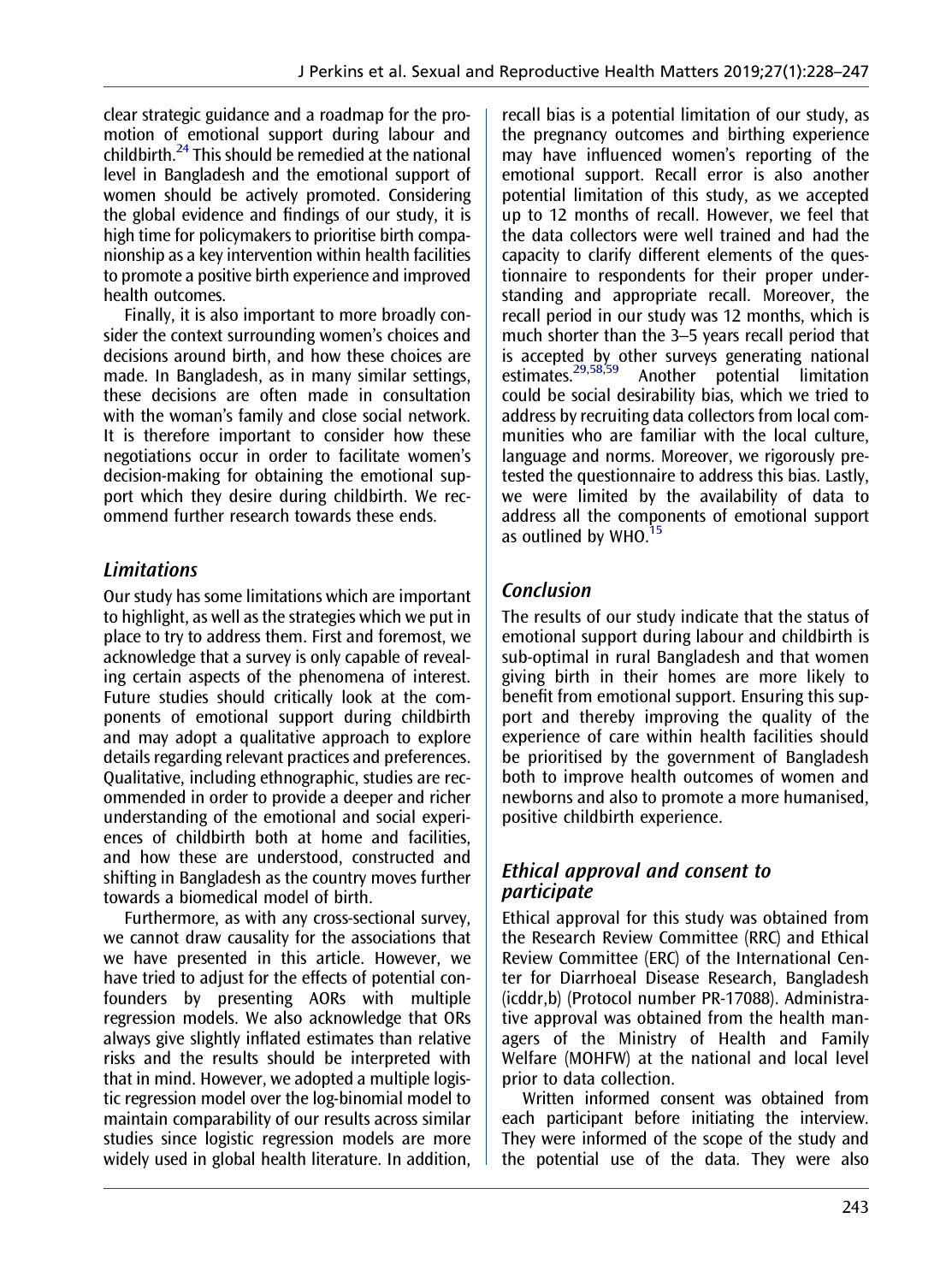thoroughly informed of the voluntary nature of their participation, that they would receive no compensation for their participation and that they could rescind their participation at any point without any penalty. They were then given time to reflect prior to signing a written informed consent form, in the case of literate participants, or providing a thumb print and audio-recorded verbal consent for participants with limited literacy.

Confidentiality, privacy and anonymity of participants were carefully maintained throughout data collection, data management and analysis. The questionnaires are kept under lock and key, and all personal identifiers were removed from the dataset before analysis.

## Abbreviations

| <b>AOR</b>  | adjusted odds ratio                  |
|-------------|--------------------------------------|
| <b>BDHS</b> | Bangladesh Demographic Health Survey |
| <b>BMMS</b> | Bangladesh Maternal Mortality Survey |
| <b>CI</b>   | confidence interval                  |
| <b>MICS</b> | multiple indicator cluster surveys   |
| 0R          | odds ratio                           |
| <b>WHO</b>  | World Health Organization            |
|             |                                      |

#### Acknowledgement

This study was designed by icddr,b with technical support from EdM and in consultation with Ministry of Health, Government of Bangladesh; the authors would like to acknowledge their contribution to this project. They also would like to give a special thanks to all the local health managers and participants from the three sub-districts of Brahmanbaria district and the research team, without their dedication and expertise this study could not have been accomplished.

Authors' contribution: AER and JEP designed the study, developed the data collection tools, led the data collection process, analysed and interpreted data as the Principal Investigator and Co-Principal Investigator respectively. JEP and AER developed the first draft of the manuscript as joint first authors with equal contributions. SEA provided guidance to JEP and AER in designing the study and developing the manuscript as the senior author. SM and ABS analysed the data and reviewed the manuscript. TM and MRH were involved in the conceptualisation, data analysis and interpretation, and review of the manuscript. All authors read and approved the final draft of the manuscript.

#### Disclosure statement

No potential conflict of interest was reported by the authors.

## Data availability statement

The datasets will be made available upon a valid request to the corresponding author (Ahmed Ehsanur Rahman, ehsanur@icddrb.org).

#### Funding

This study was funded by Enfants du Monde (EdM) thanks to financial support from the Swiss Agency for Development and Cooperation (SDC), the Geneva Federation for Cooperation (FGC) and with its own funds. SDC and FGC did not have any role in the design of the study, data collection, analysis and interpretation of data, and writing the manuscript.

## **ORCID**

Abu Bakkar Siddique [http://orcid.org/0000-](http://orcid.org/0000-0002-1484-0823) [0002-1484-0823](http://orcid.org/0000-0002-1484-0823) Mohammad Rifat Haider  $\bullet$  [http://orcid.org/0000-](http://orcid.org/0000-0002-0690-8242) [0002-0690-8242](http://orcid.org/0000-0002-0690-8242)

## References

- 1. Loudon I. Maternal mortality in the past and its relevance to developing countries today. Am J Clin Nutr. [2000;](#page-1-0)72 (1):241S–246S.
- 2. Van Lerberghe W, De Brouwere V. Of blind alleys and things that have worked: history's lessons on reducing maternal mortality. Safe motherhood strategies: a review of the evidence; 2001.
- 3. Ronsmans C, Graham WJ, group LMSSs. Maternal mortality: who, when, where, and why. The Lancet. 2006;368 (9542):1189–1200.
- 4. Lock M, Nguyen V-K. An anthropology of biomedicine. Hoboken (NJ): John Wiley & Sons; [2018.](#page-1-0)
- 5. Davis-Floyd R, Pigg SL, Cosminsky S. Introduction. Daughters of time: the shifting identities of contemporary midwives. 2001.
- 6. Davis-Floyd R, Cheyney M. Birth and the big bad wolf: an evolutionary perspective. In: Selin H, Stone PK, editors. Childbirth across cultures: ideas and practices of pregnancy, childbirth and the postpartum. 5. Amherst (MA): Springer; 2009. p. 1–22.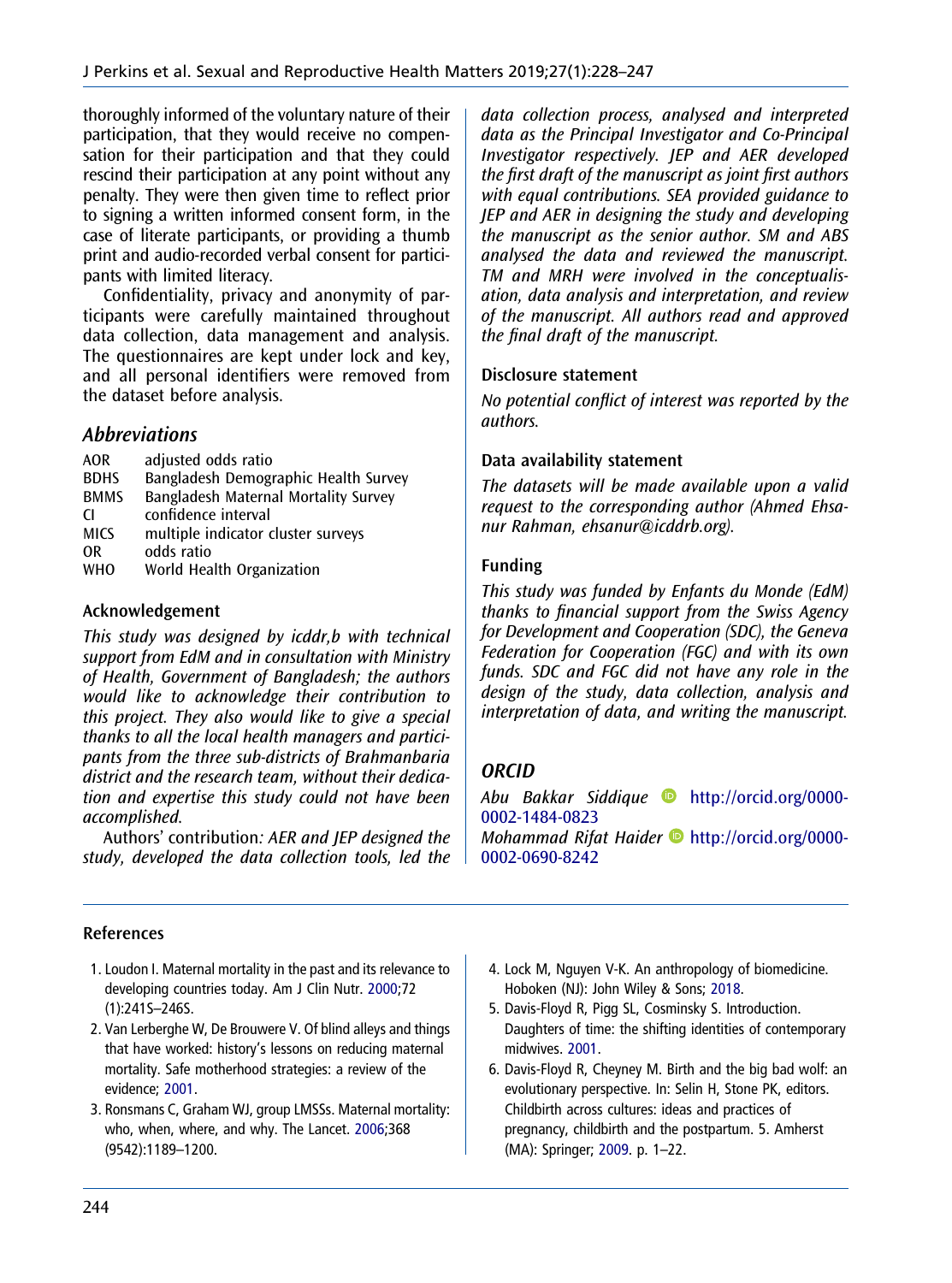- <span id="page-18-0"></span>7. Jordan B. Birth in four Cultures: A crosscultural investigation of childbirth in Yucatan, Holland, Sweden and the United States. Prospect Heights (IL): Waveland Press: 1993.
- 8. Johanson R, Newburn M, Macfarlane A. Has the medicalisation of childbirth gone too far? Br Med J. [2002;](#page-2-0)324(7342):892–895.
- 9. Brubaker SJ, Dillaway HE. Medicalization, natural childbirth and birthing experiences. Sociol Compass. 2009;3(1):31–48.
- 10. Scott KD, Klaus PH, Klaus MH. The obstetrical and postpartum benefits of continuous support during childbirth. J Womens Health Gend Based Med. 1999;8 (10):1257–1264.
- 11. Van Teijlingen ER. Midwifery and the medicalization of childbirth: comparative perspectives. New York: Nova Publishers; 2004.
- 12. World Health Organization. WHO recommendations for augmentation of labour. Geneva: World Health Organization; [2014](#page-2-0).
- 13. World Health Organization. WHO recommended interventions for improving maternal and newborn health: integrated management of pregnancy and childbirth. Geneva: World Health Organization; [2007](#page-2-0).
- 14. World Health Organization. WHO recommendations on antenatal care for a positive pregnancy experience. Geneva: World Health Organization; [2016.](#page-2-0)
- 15. World Health Organization. Standards for improving quality of maternal and newborn care in health facilities. Geneva: World Health Organization; [2016](#page-2-0).
- 16. White Ribbon Alliance. Respectful maternity care charter: the universal rights of childbearing women. Washington (DC): White Ribbon Alliance; [2011.](#page-13-0)
- 17. Hodnett ED, Gates S, Hofmeyr GJ, et al. Continuous support for women during childbirth. Cochrane Database Syst Rev. [2012](#page-2-0);10:CD003766.
- 18. Bohren MA, Hofmeyr GJ, Sakala C, et al. Continuous support for women during childbirth. Cochrane Database Syst Rev. [2017](#page-2-0);7:CD003766. [doi:10.1002/14651858.](https://doi.org/10.1002/14651858.CD003766.pub6) [CD003766.pub6.](https://doi.org/10.1002/14651858.CD003766.pub6)
- 19. Ndirima Z, Neuhann F, Beiersmann C. Listening to their voices: understanding rural women's perceptions of good delivery care at the Mibilizi district hospital in Rwanda. BMC Womens Health. [2018](#page-2-0);18(1):38.
- 20. Ojelade OA, Titiloye MA, Bohren MA, et al. The communication and emotional support needs to improve women's experience of childbirth care in health facilities in Southwest Nigeria: a qualitative study. Int J Gynecol Obstetr. [2017;](#page-2-0)139:27–37.
- 21. National Institute of Population Research and Training (NIPORT). International Centre for Diarrhoeal Disease Research bi, b. MEASURE evaluation. Bangladesh Maternal Mortality and Health Care Survey (BMMS) 2016: preliminary report. Dhaka, Bangladesh and Chapel Hill, NC, USA; [2017.](#page-2-0)
- 22. World Health Organization. Strategies toward ending preventable maternal mortality (EPMM). 2015. Geneva: World Health Organization; [2015.](#page-2-0)
- 23. World Health Organization. Global strategy for women's, children's and adolescents' health (2016-2030). Geneva: World Health Organization; [2016.](#page-2-0)
- 24. Government of Bangladesh. Bangladesh national maternal health strategy 2015-2030. Dhaka: Ministry of Health and Family Welfare (MOH&FW); [2017](#page-2-0). p. 1–86.
- 25. National Institute of Population Research and Training (NIPORT). Associates for Community and Population Research (ACPR), ICF International. Bangladesh Health Facility Survey 2014. Dhaka, Bangladesh; [2016.](#page-2-0)
- 26. Chowdhury ME, Roy L, Biswas TK, et al. A needs assessment study for emergency obstetric and newborn care (EmONC) services in 24 districts of Bangladesh: International Centre for Diarrhoeal Disease Research, Dhaka, Bangladesh; [2014.](#page-2-0)
- 27. Ahmed SM, Hossain MA, RajaChowdhury AM, et al. The health workforce crisis in Bangladesh: shortage, inappropriate skill-mix and inequitable distribution. Hum Resour Health. [2011;](#page-2-0)9(1):3.
- 28. Wichaidit W, Alam M-U, Halder AK, et al. Availability and quality of emergency obstetric and newborn care in Bangladesh. Am J Trop Med Hyg. [2016;](#page-2-0)95 (2):298–306.
- 29. National Institute of Population Research and Training (NIPORT). International Centre for Diarrhoeal Disease Research B, MEASURE evaluation. Bangladesh Maternal Mortality and Health Care Survey (BMMS) 2016: preliminary report. Dhaka, Bangladesh and Chapel Hill, NC, USA; [2017](#page-2-0).
- 30. Nichter M. Global health: why cultural perceptions, social representations, and biopolitics matter. University of Arizona Press; [2008](#page-2-0).
- 31. Adams V, Miller S, Chertow J, et al. Having a "safe delivery": conflicting views from Tibet. Health Care Women Int. 2005;26(9):821–851.
- 32. Hay MC. Dying mothers: maternal mortality in rural Indonesia. Med Anthropol. 1999;18(3):243–279.
- 33. National Institute of Population Research and Training (NIPORT). Mitra and Associates, ICF International. Bangladesh Demographic and Health Survey 2011. Dhaka, Bangladesh and Calverton, MD, USA: NIPORT, Mitra and Associates, and ICF International; [2013.](#page-3-0)
- 34. National Institute of Population Research and Training. MEASURE evaluation, University of North Carolina at Chapel Hill, icddr b. Bangladesh Maternal Mortality and Health Care Survey [2010](#page-3-0); 2012.
- 35. Vyas S, Kumaranayake L. Constructing socio-economic status indices: how to use principal components analysis. Health Policy Plan. [2006](#page-4-0);21(6):459–468.
- 36. Wold S, Esbensen K, Geladi P. Principal component analysis. Chemom Intell Lab Syst. [1987;](#page-4-0)2(1–3):37–52.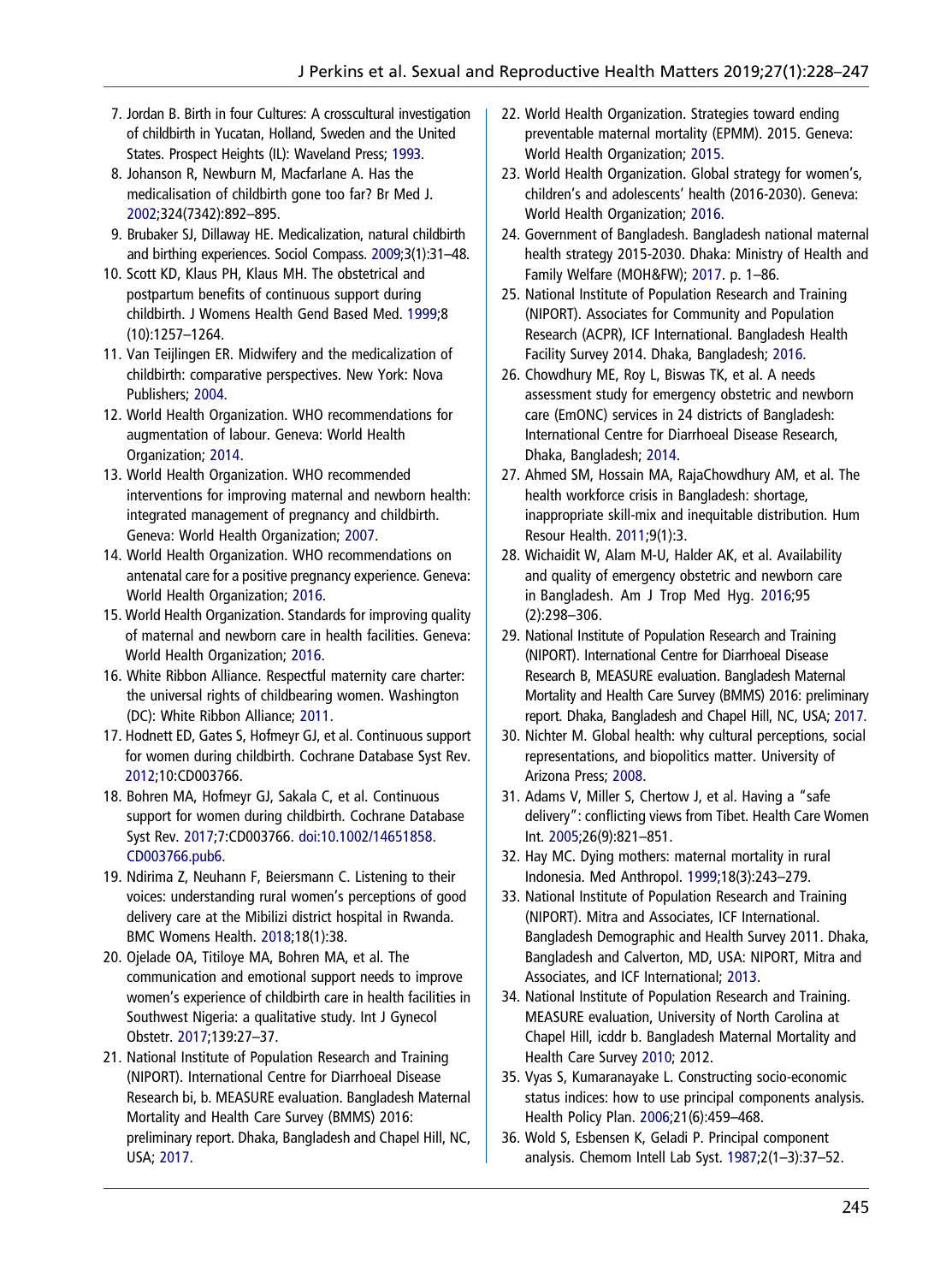- <span id="page-19-0"></span>37. Bursac Z, Gauss CH, Williams DK, et al. Purposeful selection of variables in logistic regression. Source Code Biol Med. [2008;](#page-4-0)3:17.
- 38. Berkman LF, Glass T, Brissette I, et al. From social integration to health: Durkheim in the new millennium $\star$ . Soc Sci Med. [2000](#page-13-0);51(6):843–857.
- 39. Kabakian-Khasholian T, Portela A. Companion of choice at birth: factors affecting implementation. BMC Pregnancy Childbirth. [2017](#page-13-0);17(1):265.
- 40. Shakibazadeh E, Namadian M, Bohren MA, et al. Respectful care during childbirth in health facilities globally: a qualitative evidence synthesis. BJOG: Int J Obstetr Gynaecol. [2018;](#page-13-0)125(8):932–942.
- 41. Diamond-Smith N, Sudhinaraset M, Melo J, et al. The relationship between women's experiences of mistreatment at facilities during childbirth, types of support received and person providing the support in Lucknow, India. Midwifery. [2016;](#page-14-0)40:114–123.
- 42. Abuya T, Warren CE, Miller N, et al. Exploring the prevalence of disrespect and abuse during childbirth in Kenya. PloS One. [2015](#page-14-0);10(4):e0123606.
- 43. Alexander A, Mustafa A, Emil SA, et al. Social support during delivery in rural central Ghana: a mixed methods study of women's preferences for and against inclusion of a lay companion in the delivery room. J Biosoc Sci. [2014;](#page-14-0)46 (5):669–685.
- 44. Afulani P, Kusi C, Kirumbi L, et al. Companionship during facility-based childbirth: results from a mixedmethods study with recently delivered women and providers in Kenya. BMC Pregnancy Childbirth. [2018](#page-14-0);18 (1):150.
- 45. Downe S, Finlayson K, Oladapo O, et al. What matters to women during childbirth: a systematic qualitative review. PloS One. [2018](#page-14-0);13(4):e0194906.
- 46. Munabi-Babigumira S, Glenton C, Lewin S, et al. Factors that influence the provision of intrapartum and postnatal care by skilled birth attendants in low-and middle-income countries: a qualitative evidence synthesis. Cochrane Database Syst Rev. [2017](#page-14-0);11:CD011558. [doi:10.1002/](https://doi.org/10.1002/14651858.CD011558.pub2) [14651858.CD011558.pub2.](https://doi.org/10.1002/14651858.CD011558.pub2)
- 47. Safer WHODoMP, Organization WH. Counselling for maternal and newborn health care: a handbook for building skills. Geneva: World Health Organization; [2010.](#page-14-0)
- 48. Rosen P. Supporting women in labor: analysis of different types of caregivers. J Midwifery Women's Health. [2004;](#page-14-0)49 (1):24–31.
- 49. Kululanga LI, Sundby J, Malata A, et al. Male involvement in maternity health care in Malawi. Afr J Reprod Health. [2012;](#page-15-0)16(1):145–157.
- 50. Carter M. Husbands and maternal health matters in rural Guatemala: wives' reports on their spouses' involvement in pregnancy and birth. Soc Sci Med. 2002;55(3):437–450.
- 51. Iliyasu Z, Abubakar IS, Galadanci HS, et al. Birth preparedness, complication readiness and fathers' participation in maternity care in a northern Nigerian community. Afr J Reprod Health. 2010;14(1):21–32.
- 52. Rahman AE, Perkins J, Islam S, et al. Knowledge and involvement of husbands in maternal and newborn health in rural Bangladesh. BMC Pregnancy Childbirth. [2018](#page-15-0);18(1):247.
- 53. Holmes W, Davis J, Luchters S. Engaging men in reproductive, maternal and newborn health. Melbourne: Center for international health, Burnet Institute; [2013](#page-15-0).
- 54. World Health Organization. WHO recommendations on health promotion interventions for maternal and newborn health 2015. Geneva: World Health Organization; [2015.](#page-15-0)
- 55. Singata M, Tranmer J, Gyte GM. Restricting oral fluid and food intake during labour. Cochrane Database Syst Rev. [2010;](#page-15-0)1:CD003930.
- 56. O'sullivan G, Liu B, Shennan AH. Oral intake during labor. Int Anesthesiol Clin. [2007](#page-15-0);45(1):133–147.
- 57. Sheferaw ED, Bazant E, Gibson H, et al. Respectful maternity care in Ethiopian public health facilities. Reprod Health. [2017](#page-15-0);14(1):60.
- 58. MEASURE Evaluation, ICF International. Guide to DHS statistics: demographic and health survey methodology. Calverton (MD): ORC Macro; [2006.](#page-16-0)
- 59. National Institute of Population Research and Training (NIPORT). Mitra and Associates, ICF International. Bangladesh Demographic and Health Survey 2014. Dhaka, Bangladesh and Calverton, MD, USA; [2016](#page-16-0).

#### Résume

L'Organisation mondiale de la santé a récemment défini des normes soulignant l'importance du soutien psychologique pendant la naissance pour améliorer la qualité des soins de la mère et du nouveau-né dans les établissements de santé. Dans cette étude, nous nous penchons sur la situation du soutien psychologique des femmes pendant l'accouchement dans le Bangladesh rural. En 2018, une enquête transversale auprès des

#### Resumen

La Organización Mundial de la Salud recientemente estableció estándares que hacen hincapié en la importancia de brindar apoyo emocional durante el parto para mejorar la calidad de los servicios de salud materna y de salud del recién nacido en establecimientos de salud. En este estudio exploramos el estado del apoyo emocional brindado a mujeres durante el parto en zonas rurales de Bangladesh. En el año 2018, se administró